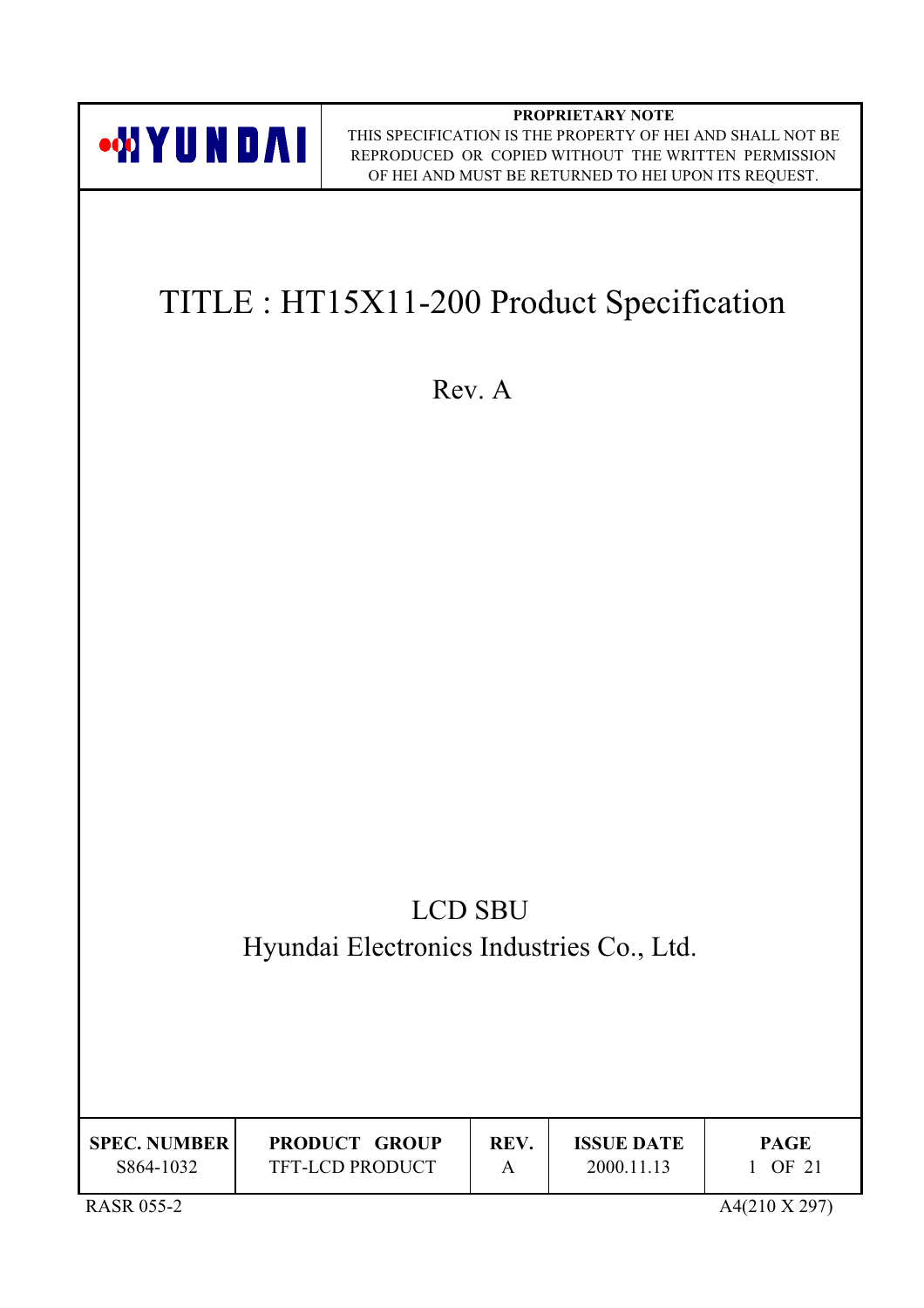|                                             |                     |                        | <b>PRODUCT GROUP</b>                                                                                                                                                                                                                                 | REV.                     | <b>ISSUE DATE</b>                        |
|---------------------------------------------|---------------------|------------------------|------------------------------------------------------------------------------------------------------------------------------------------------------------------------------------------------------------------------------------------------------|--------------------------|------------------------------------------|
|                                             | <b>WYUNDAI</b>      |                        | TFT-LCD PRODUCT                                                                                                                                                                                                                                      | A                        | 2000.11.13                               |
|                                             |                     |                        | <b>REVISION HISTORY</b>                                                                                                                                                                                                                              |                          |                                          |
| REV.                                        | ECN NO.             |                        | DESCRIPTION OF CHANGES                                                                                                                                                                                                                               | <b>DATE</b>              | <b>PREPARED</b>                          |
| $\boldsymbol{0}$<br>$\mathbf{A}$            | E001-F008           | <b>Initial Release</b> | Update Specification and Format<br>- Electrical Specifications (6p)<br>- Optical Specifications (7p)<br>- Signal Timing Specifications Form (11p)<br>- Signal Timing Waveforms (12p)<br>- Power Sequence (14p)<br>- Reliability Test Condition (16p) | 2000.06.08<br>2000.11.13 | YI.KIM<br>YI.KIM                         |
|                                             | <b>SPEC. NUMBER</b> |                        | <b>SPEC. TITLE</b>                                                                                                                                                                                                                                   |                          | <b>PAGE</b>                              |
| $R$ $\triangle$ $R$ $R$ $R$ $R$ $S$ $K$ $1$ | S864-1032           |                        | HT15X11-200 Product Specification                                                                                                                                                                                                                    |                          | $2$ OF<br>21<br>$A/(210 \text{ Y } 207)$ |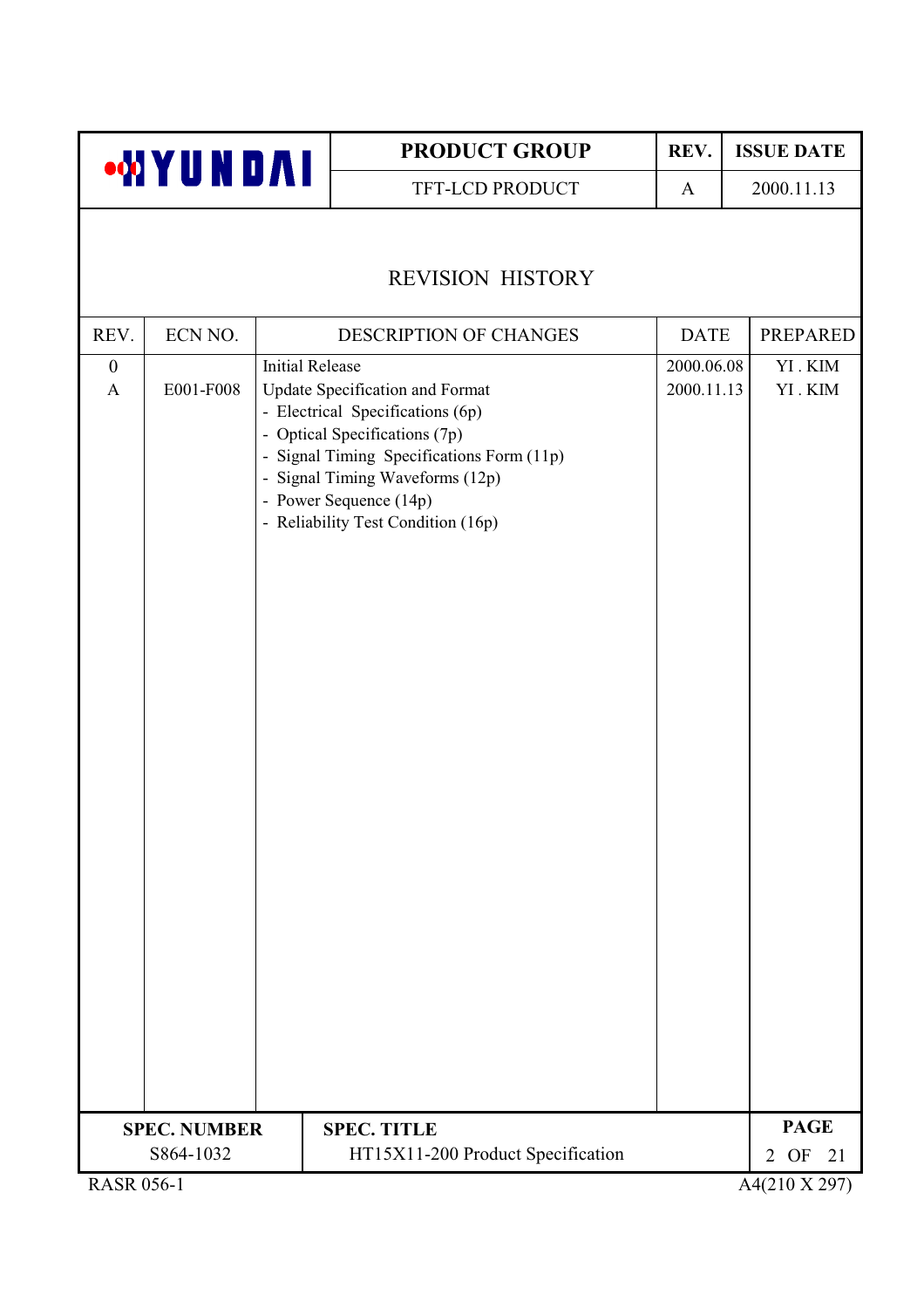

# **PRODUCT GROUP** TFT-LCD PRODUCT

REV. **ISSUE DATE** 

 $\mathbf{A}$ 

2000.11.13

## **Contents**

| No.  | Item                                                 | Page |
|------|------------------------------------------------------|------|
| 1.0  | <b>GENERAL DESCRIPTION</b>                           | 4    |
| 2.0  | ABSOLUTE MAXIMUM RATINGS                             | 5    |
| 3.0  | ELECTRICAL SPECIFICATIONS                            | 6    |
| 4.0  | <b>OPTICAL SPECIFICATIONS</b>                        | 7    |
| 5.0  | <b>INTERFACE CONNECTION</b>                          | 9    |
| 6.0  | SIGNAL TIMING SPECIFICATIONS                         | 11   |
| 7.0  | <b>SIGNAL TIMING WAVEFORMS</b>                       | 12   |
| 8.0  | INPUT SIGNALS, DISPLAY COLORS & GRAY SCALE OF COLORS | 13   |
| 9.0  | POWER SEQUENCE                                       | 14   |
| 10.0 | <b>MECHANICAL CHARACTERISTICS</b>                    | 15   |
| 11.0 | <b>RELIABILITY TEST</b>                              | 16   |
| 12.0 | <b>HANDLING &amp; CAUTIONS</b>                       | 17   |
| 13.0 | <b>APPENDIX</b>                                      | 18   |

| <b>SPEC. NUMBER</b> | <b>SPEC. TITLE</b>                | <b>PAGE</b> |
|---------------------|-----------------------------------|-------------|
| S864-1032           | HT15X11-200 Product Specification | OΕ          |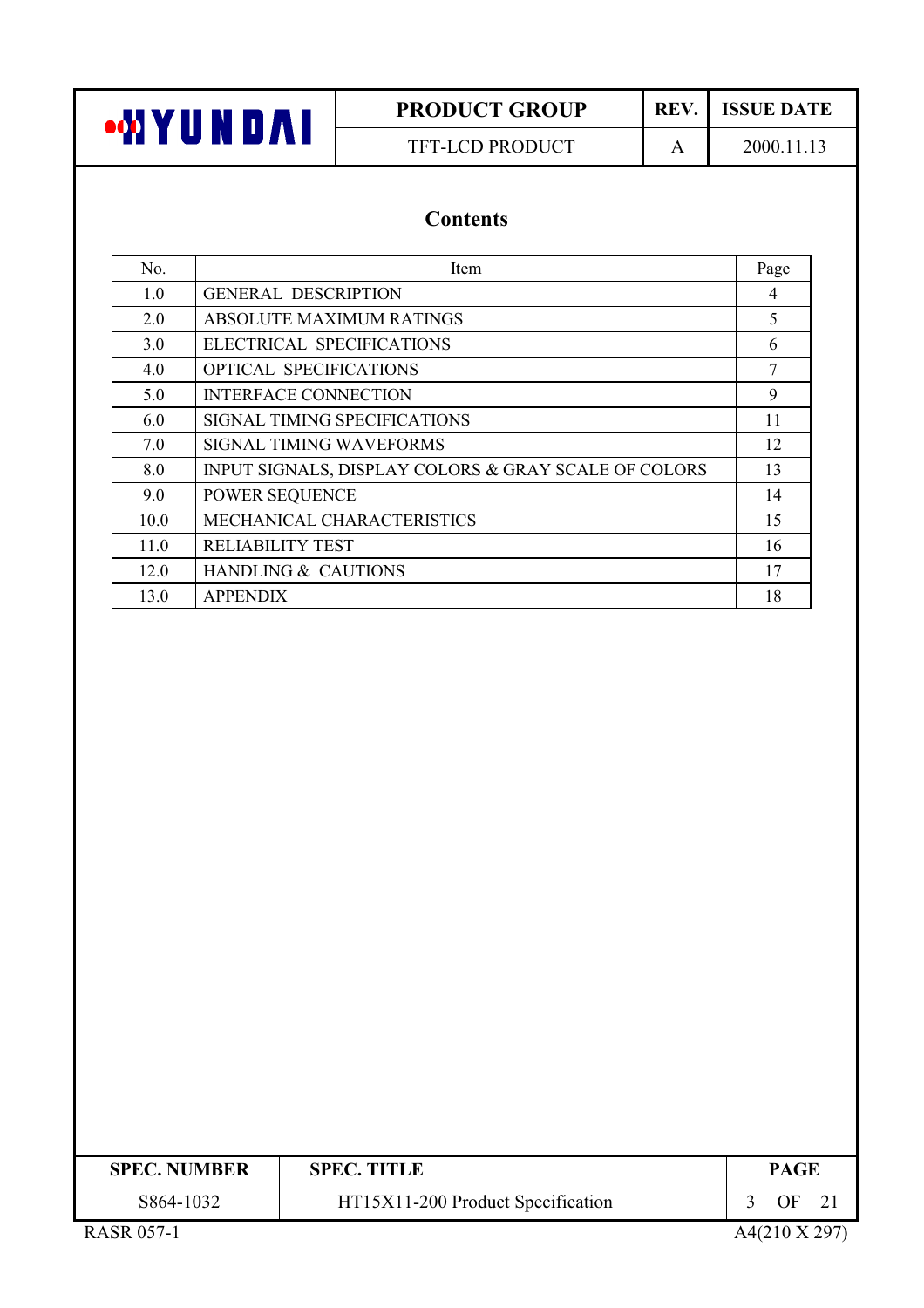

#### **1.0 GENERAL DESCRIPTION**

1.1 Introduction

HT15X11-200 is a color active matrix TFT LCD module using amorphous silicon TFT's (Thin Film Transistors) as an active switching devices. This module has a 15.0 inch diagonally measured active area with XGA resolutions (1024 horizontal by 768 vertical pixel array). Each pixel is divided into RED, GREEN, BLUE dots which are arranged in vertical stripe and this module can display 262,144 colors. The TFT-LCD panel used for this module is a low reflection and higher color type.

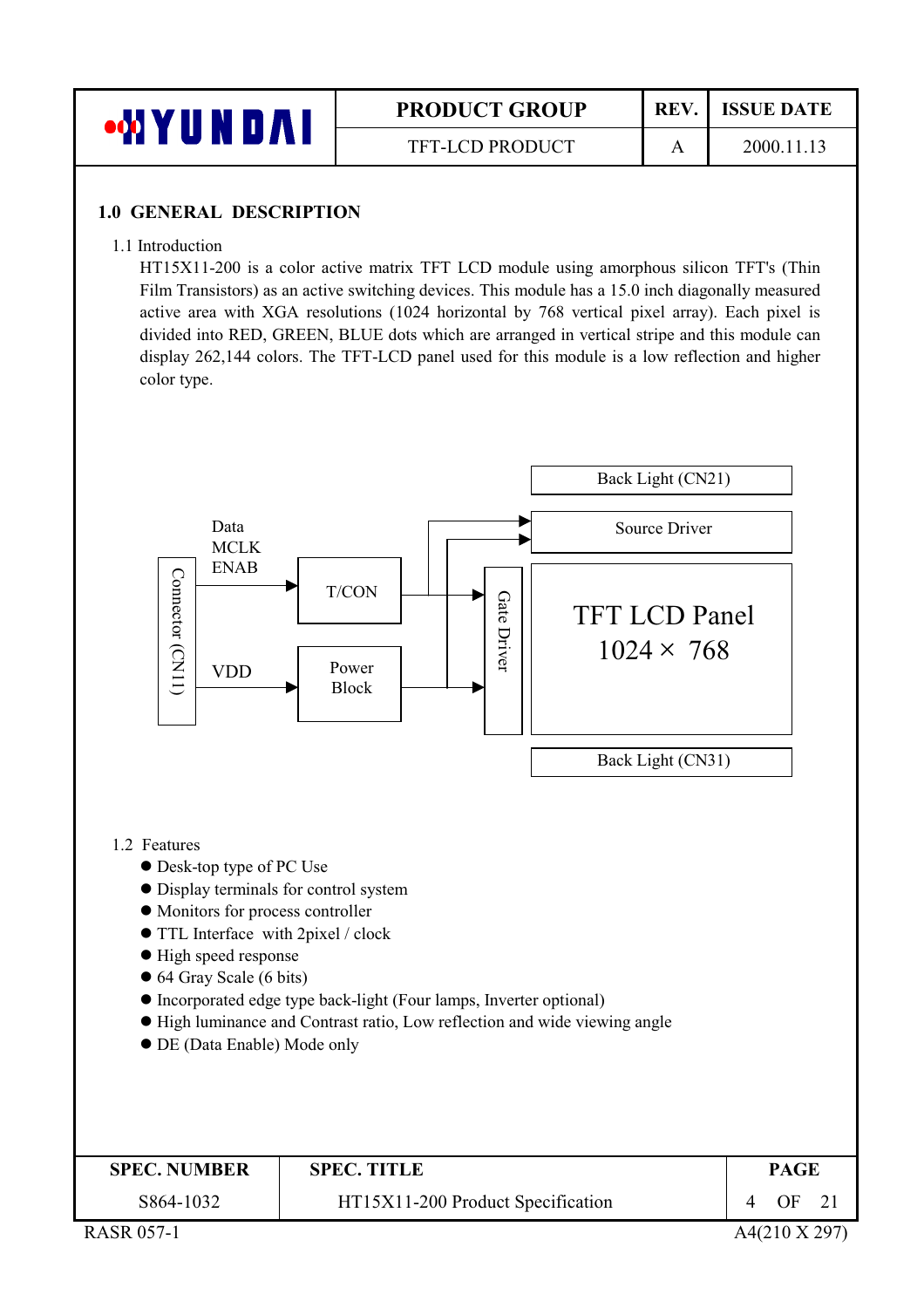| 'NDA.<br>T | <b>PRODUCT GROUP</b>   | REV. | <b>ISSUE DATE</b> |
|------------|------------------------|------|-------------------|
|            | <b>TFT-LCD PRODUCT</b> |      | 2000.11.13        |

#### 1.3 General Specifications

| Parameter           | Specification                                       | Unit   | Remarks |
|---------------------|-----------------------------------------------------|--------|---------|
| Active area         | 304.128 (H) x 228.096(V)                            | mm     |         |
| Number of pixels    | $1024(H)$ x 768(V)                                  | pixels |         |
| Pixel pitch         | $0.297(H) \times 0.297(V)$                          | mm     |         |
| Pixel arrangement   | <b>RGB</b> Vertical stripe                          |        |         |
| Display colors      | 262,144                                             | colors |         |
| Display mode        | Normally white                                      |        |         |
| Dimensional outline | $350.0 \pm 0.5$ (H)x266.5 $\pm$ 0.5(V)x17.2(D) Typ. | mm     | Note 1  |
| Weight              | 1,500 Max.                                          | g      | Note 1  |
| Back-light          | Top/Bottom edge side 4-CCFL type                    |        | Note 2  |

Note: 1. Excluding Back-light inverter

2. CCFL (Cold Cathode Fluorescent Lamp)

#### 2.0 ABSOLUTE MAXIMUM RATINGS

The followings are maximum values which, if exceed, may cause faulty operation or damage to the unit.

| Parameter                    | Symbol       | Min.   | Max.  | Unit            | Remarks            |
|------------------------------|--------------|--------|-------|-----------------|--------------------|
| Power Input Voltage          | $\rm V_{DD}$ | $-0.3$ | 6.0   | V               | $Ta = 25^{\circ}C$ |
| Logic Input Voltage          | $\rm V_{IN}$ | $-0.3$ | 4.6   |                 |                    |
| <b>Operating Temperature</b> | $T_{OP}$     | 0      | $+50$ | °C              |                    |
| (Humidity)                   | <b>RH</b>    |        | 80    | $\frac{0}{0}$   | $≤ 40$ ℃           |
| <b>Storage Temperature</b>   | $T_{SP}$     | $-20$  | $+60$ | $\rm ^{\circ}C$ |                    |
| (Humidity)                   | <b>RH</b>    |        | 90    | $\frac{0}{0}$   | $≤ 40$ ℃           |

| <b>SPEC. NUMBER</b>                      | <b>SPEC. TITLE</b>                | <b>PAGE</b> |
|------------------------------------------|-----------------------------------|-------------|
| S864-1032                                | HT15X11-200 Product Specification | OF.         |
| $P$ $\Lambda$ $CD$ $\Lambda$ $F$ $7$ $1$ |                                   |             |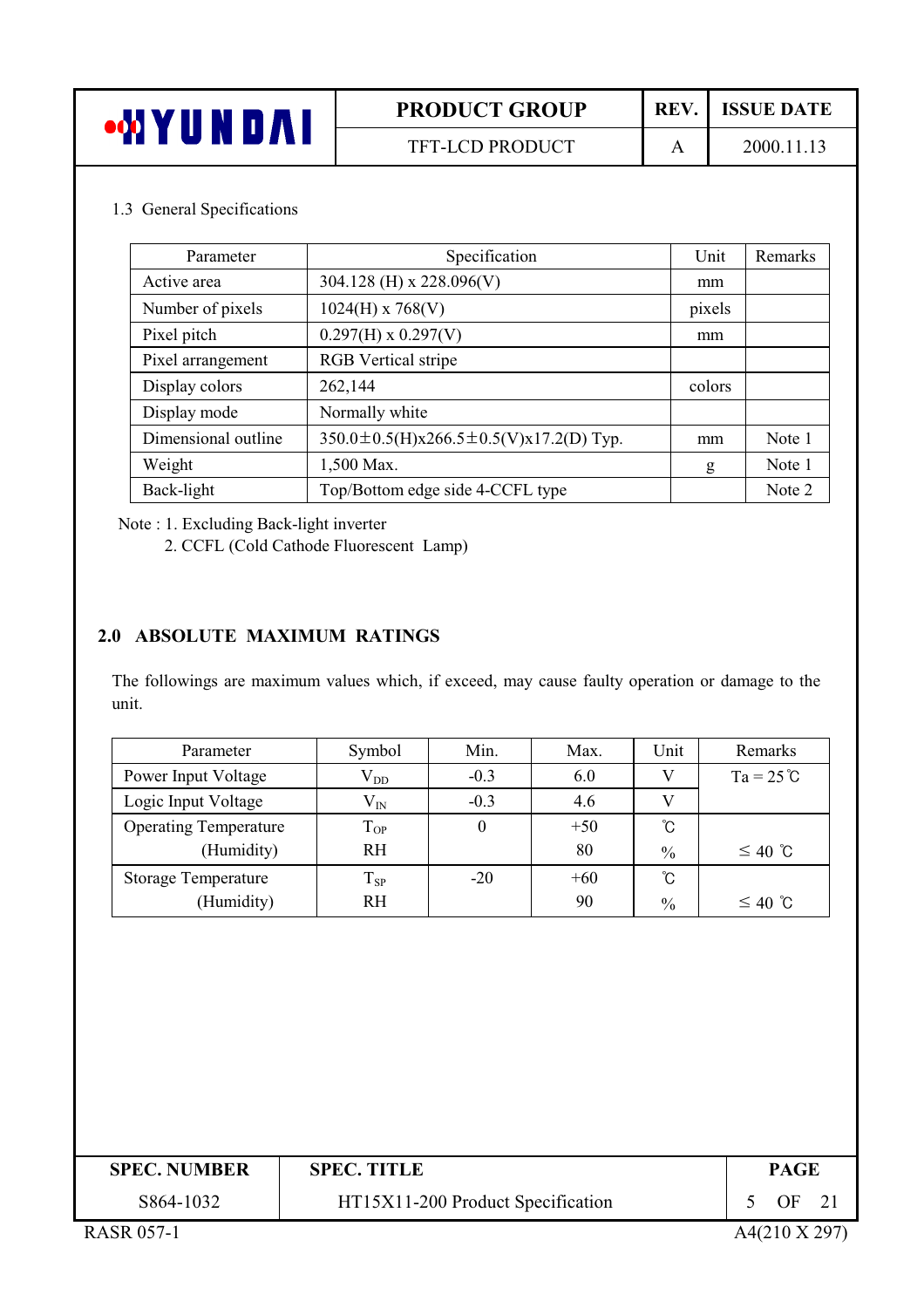

**TFT-LCD PRODUCT** 

REV.

 $\overline{A}$ 

2000.11.13

**ISSUE DATE** 

## **3.0 ELECTRICAL SPECIFICATIONS**

 $Ta = 25 \pm 2 \degree C$ 

|                      | Parameter    |                    | Min.       | Typ. | Max. | Unit        | Remarks                |
|----------------------|--------------|--------------------|------------|------|------|-------------|------------------------|
| Power                | Voltage      | $V_{DD}$           | 4.5        | 5.0  | 5.5  | V           |                        |
| Supply               | Current      | $I_{DD}$           |            | 330  | 650  | mA          | Note 1                 |
| Input                | Low          | $V_{IL}$           | <b>GND</b> |      | 0.66 | V           | Note 2                 |
| Voltage              | High         | $\rm V_{IH}$       | 2.64       |      | 3.6  | V           |                        |
|                      | Voltage      | $\rm V_{BL}$       |            | 600  |      | <b>Vrms</b> |                        |
|                      | Current      | $I_{BL}$           | 3.0        | 6.0  | 7.0  | mArms       | per CCFL               |
| Back-Light           | Frequency    | $F_{L}$            | 30         | 60   |      | <b>KHz</b>  | Note 3                 |
| Lamp                 | <b>Start</b> |                    |            |      | 780  | <b>Vrms</b> | $25^{\circ}$ C, Note 4 |
|                      | Voltage      | $V_{S}$            |            |      | 1160 | <b>Vrms</b> | $0^{\circ}$ C, Note 4  |
|                      | Life Time    | Hr                 | 25,000     |      |      | hrs         |                        |
|                      |              | $P_{DD}$           |            | 1.6  |      | W           |                        |
| Power<br>Consumption |              | $P_{BL}$           |            | 14.4 |      | W           | Note 5                 |
|                      |              | $P_{\text{TOTAL}}$ |            | 16.0 |      | W           |                        |

Notes:

- 1. Test Pattern of power supply current a) Typ : Vertical color bar pattern b) Max: Vertical 2 Skip line pattern
- 2. Input signals are DE,  $I_{CLK}$ , RA[5:0], GA[5:0], BA[5:0], RB[5:0], GB[5:0], BB[5:0]
- 3. The lamp frequency should be selected as different as possible from the horizontal synchronous frequency and its harmonics to avoid interference which may cause line flow on the display.
- 4. The voltage above this value should be applied to the lamps for more than 1 second to startup. Otherwise the lamps may not to be turned on.
- 5. Calculated value for reference ( $V_{BL} \times I_{BL}$ ) x 4 excluding inverter loss.

| <b>SPEC. NUMBER</b> | <b>SPEC. TITLE</b>                | PAGE |  |
|---------------------|-----------------------------------|------|--|
| S864-1032           | HT15X11-200 Product Specification | OF   |  |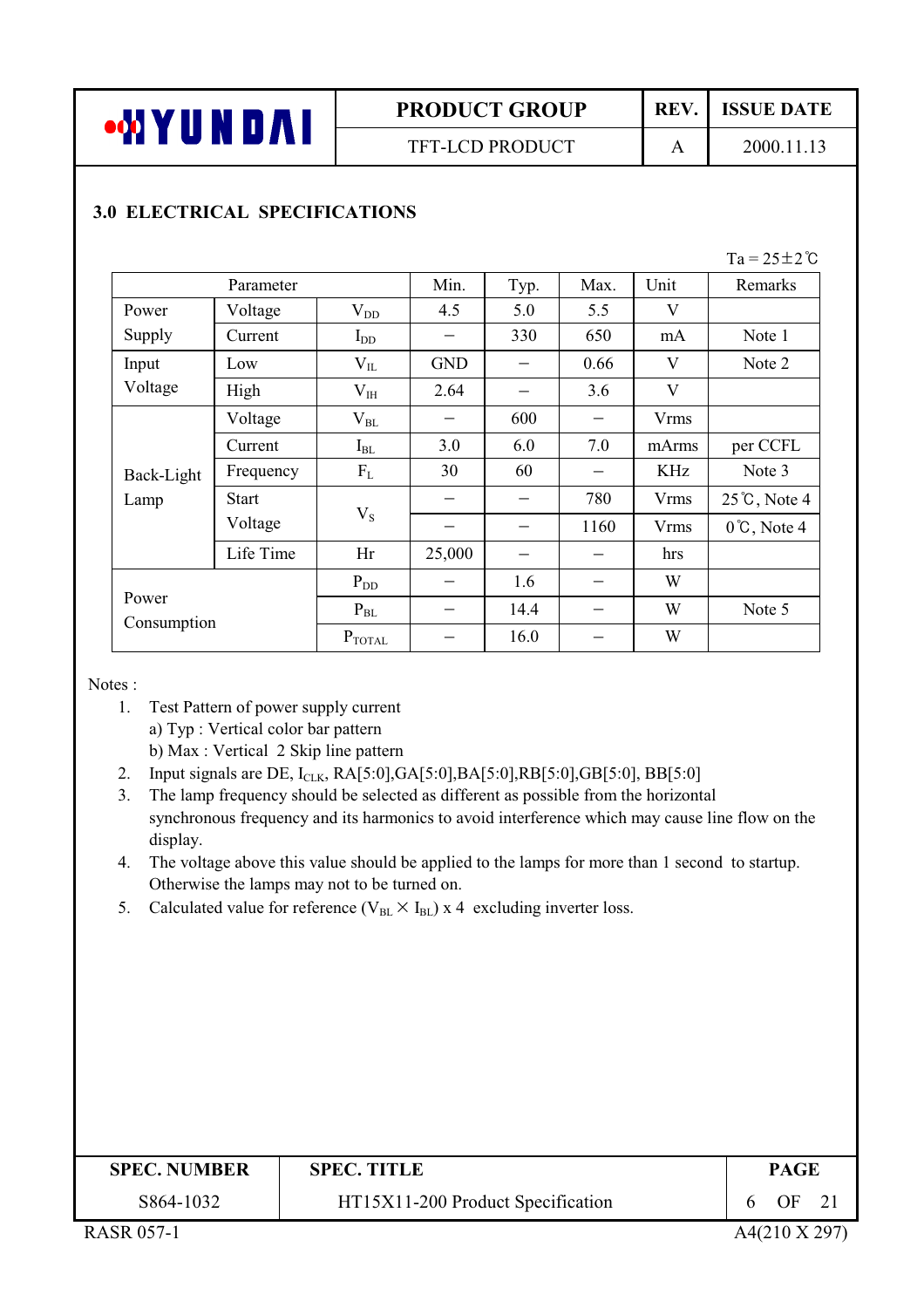| •WYUNDAI |  |  |  |
|----------|--|--|--|
|          |  |  |  |

TFT-LCD PRODUCT

REV. **ISSUE DATE** 

 $\mathbf{A}$ 

2000.11.13

#### **4.0 OPTICAL SPECIFICATIONS**

The measurement shall be executed after 30 minutes warm-up period. Measuring equipment : TOPCON-BM5.

 $Ta = 25 + 2^{\circ}C$ 

| $\Theta_{9}$<br>CR > 5<br>$\Theta_{12}$<br>$\Theta$ <sub>9</sub><br>CR > 10<br>$\Theta_{12}$<br>$\Theta_6$<br>CR<br>$\mathbf{Y}_{\mathrm{WA}}$ | $\overline{\phantom{0}}$<br>$\overline{\phantom{0}}$<br>$\overline{\phantom{0}}$<br>$\overline{\phantom{0}}$<br>$\overline{\phantom{0}}$ | 80<br>80<br>45<br>75<br>60<br>60<br>35<br>55<br>200<br>220 | $\qquad \qquad -$<br>$\qquad \qquad -$<br>$\qquad \qquad -$ | Deg.<br>Deg.<br>Deg.<br>Deg.<br>Deg.<br>Deg.<br>Deg.<br>Deg.             | Note 1<br>Note 2 |
|------------------------------------------------------------------------------------------------------------------------------------------------|------------------------------------------------------------------------------------------------------------------------------------------|------------------------------------------------------------|-------------------------------------------------------------|--------------------------------------------------------------------------|------------------|
|                                                                                                                                                |                                                                                                                                          |                                                            |                                                             |                                                                          |                  |
|                                                                                                                                                |                                                                                                                                          |                                                            |                                                             |                                                                          |                  |
|                                                                                                                                                |                                                                                                                                          |                                                            |                                                             |                                                                          |                  |
|                                                                                                                                                |                                                                                                                                          |                                                            |                                                             |                                                                          |                  |
|                                                                                                                                                |                                                                                                                                          |                                                            |                                                             |                                                                          |                  |
|                                                                                                                                                |                                                                                                                                          |                                                            |                                                             |                                                                          |                  |
|                                                                                                                                                |                                                                                                                                          |                                                            |                                                             |                                                                          |                  |
|                                                                                                                                                |                                                                                                                                          |                                                            |                                                             |                                                                          |                  |
|                                                                                                                                                |                                                                                                                                          |                                                            |                                                             |                                                                          | Note 3           |
|                                                                                                                                                |                                                                                                                                          |                                                            |                                                             | cd/m <sup>2</sup>                                                        | Note 4           |
| $Y_{WC}$                                                                                                                                       | $\overline{\phantom{0}}$                                                                                                                 | 230                                                        | $\overline{\phantom{m}}$                                    | cd/m <sup>2</sup>                                                        | Note 5           |
| $\Delta \rm Y$                                                                                                                                 |                                                                                                                                          |                                                            | 1.18                                                        |                                                                          | Note 6           |
|                                                                                                                                                | 0.283                                                                                                                                    | 0.313                                                      | 0.343                                                       |                                                                          |                  |
|                                                                                                                                                | 0.300                                                                                                                                    | 0.330                                                      | 0.360                                                       |                                                                          |                  |
|                                                                                                                                                | 0.602                                                                                                                                    | 0.632                                                      | 0.662                                                       |                                                                          |                  |
| $\Theta = 0^{\circ}$<br>$IBL=6.0mA$                                                                                                            | 0.301                                                                                                                                    | 0.331                                                      | 0.361                                                       |                                                                          |                  |
|                                                                                                                                                | 0.257                                                                                                                                    | 0.287                                                      | 0.317                                                       |                                                                          | Note 7           |
|                                                                                                                                                | 0.578                                                                                                                                    | 0.608                                                      | 0.638                                                       |                                                                          |                  |
|                                                                                                                                                | 0.115                                                                                                                                    | 0.145                                                      | 0.175                                                       |                                                                          |                  |
|                                                                                                                                                | 0.073                                                                                                                                    | 0.103                                                      | 0.133                                                       |                                                                          |                  |
|                                                                                                                                                |                                                                                                                                          | 40                                                         | 50                                                          | ms                                                                       | Note 8           |
|                                                                                                                                                |                                                                                                                                          |                                                            |                                                             | $\frac{0}{0}$                                                            | Note 9           |
| $X_{B}$<br>$y_B$                                                                                                                               | Ttotal                                                                                                                                   |                                                            |                                                             | <b>CT</b><br>2.0<br>$\overline{\phantom{0}}$<br>$\overline{\phantom{0}}$ |                  |

# **SPEC. TITLE**

**PAGE** 7 OF 21

S864-1032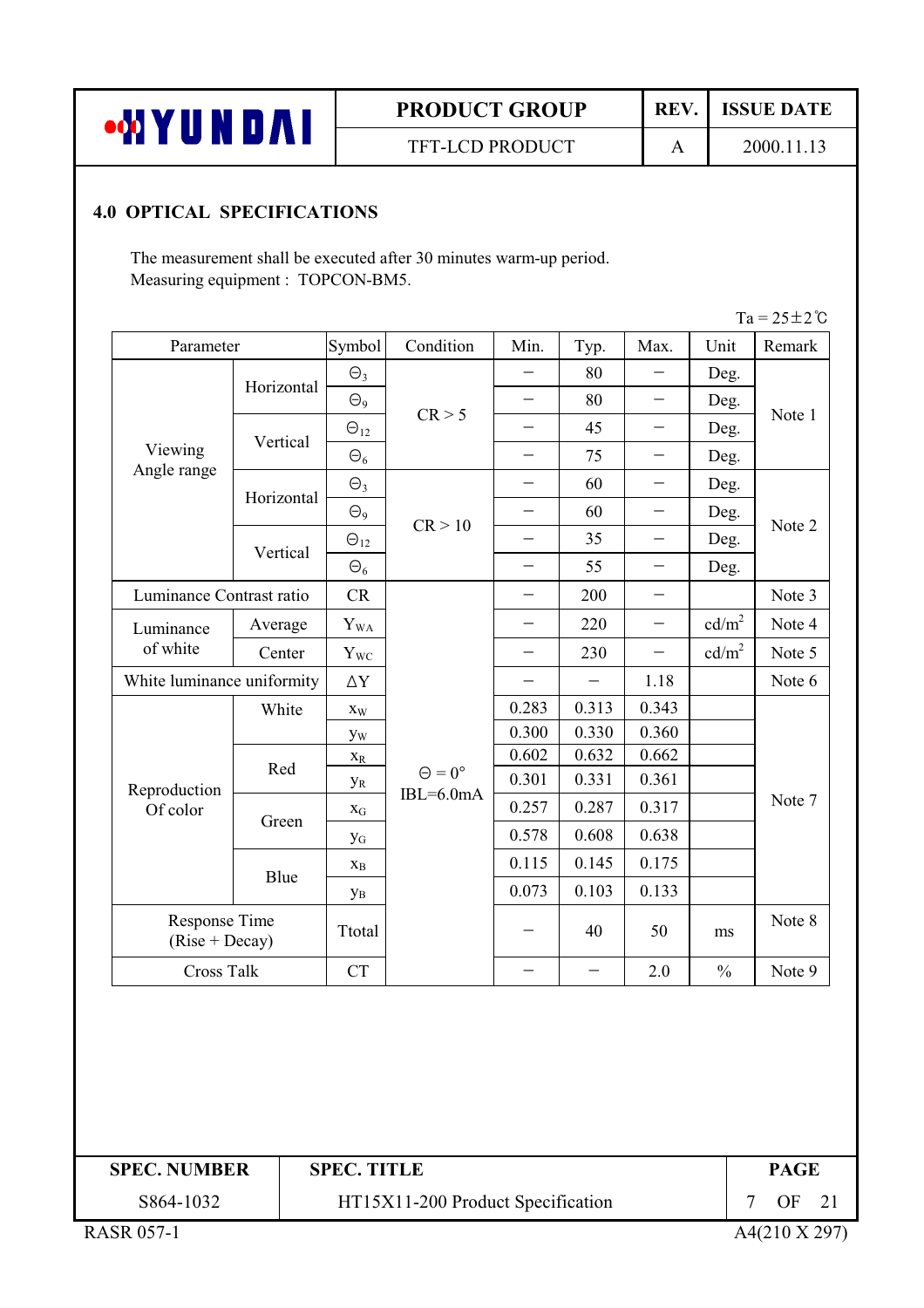| •WYUNDAI |  |
|----------|--|
|----------|--|

**TFT-LCD PRODUCT** 

 $\mathbf{A}$ 

Note:

- 1. Viewing angle is the angle at which the contrast ratio is greater than 5. The viewing are determined for the horizontal or 3, 9 o'clock direction and the vertical or 6, 12 o'clock direction with respect to the optical axis which is normal to the LCD surface (see FIGURE 1 shown in Appendix).
- 2. Viewing angle is the angle at which the contrast ratio is greater than 10. The other condition is same note 1.
- 3. Contrast measurements shall be made at viewing angle of  $\Theta = 0^{\circ}$  and at the center of the LCD surface. Luminance shall be measured with all pixels in the view field set first to white, then to the dark (black) state . (see FIGURE 1 shown in Appendix) Luminance Contrast Ratio (CR) is defined mathematically.

Luminance when displaying a white raster  $CR =$ Luminance when displaying a black raster

- 4. Average Luminance of white is defined as arithmetic mean of five measurement points across the LCD surface. Luminance shall be measured with all pixels in the view field set first to white. This measurement shall be taken at the locations shown in FIGURE 2 for a total of the measurements per display.
- 5. Center Luminance of white is defined as center measurement points across the LCD surface. The other condition is same note 4.
- 6. The White luminance uniformity on LCD surface is then expressed as :  $\Delta Y =$  Maximum Luminance of five points / Minimum Luminance of five points (see FIGURE 2 shown in Appendix).
- 7. The color chromaticity coordinates specified in Table 4. shall be calculated from the spectral data measured with all pixels first in red, green, blue and white. Measurements shall be made at the center of the panel.
- 8. The electro-optical response time measurements shall be made as FIGURE 3 shown in Appendix by switching the "data" input signal ON and OFF. The times needed for the luminance to change from 10% to 90% is Td, and 90% to 10% is Tr.
- 9. Cross-Talk of one area of the LCD surface by another shall be measured by comparing the luminance  $(Y_A)$  of a 25mm diameter area, with all display pixels set to a gray level, to the luminance  $(Y_B)$  of that same area when any adjacent area is driven dark. (see FIGURE 4 shown in Appendix).

| <b>SPEC. NUMBER</b> | <b>SPEC. TITLE</b>                | <b>PAGE</b> |
|---------------------|-----------------------------------|-------------|
| S864-1032           | HT15X11-200 Product Specification | OF<br>21    |
|                     |                                   |             |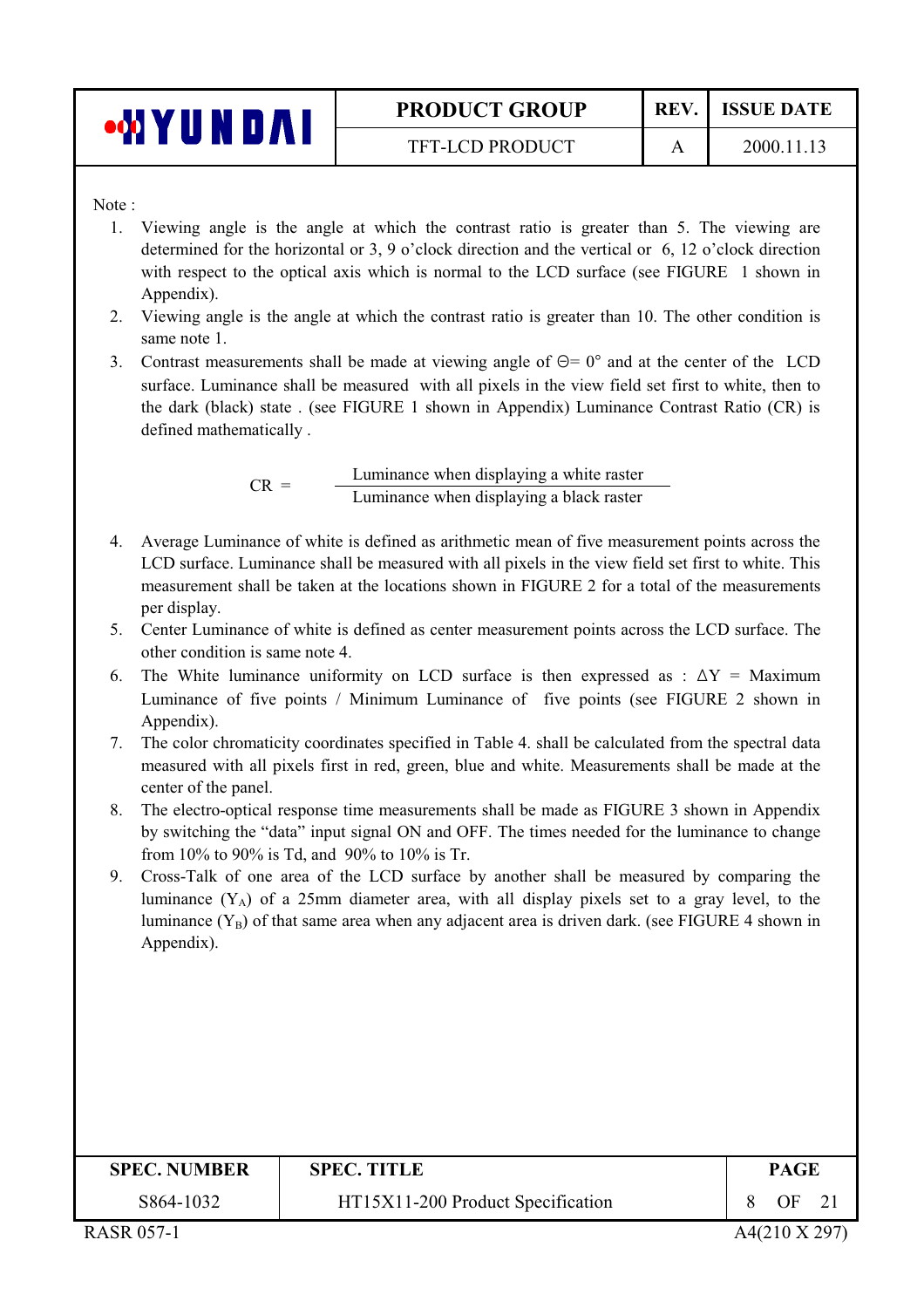

REV. **ISSUE DATE** 

2000.11.13

 $\mathbf{A}$ 

#### **5.0 INTERFACE CONNECTION**

5.1 Electrical Interface Connection

 $CN11$ 

Module Side Connector : FX8-80S-SV (HIROSE Electric Co.)

User Side Connector : FX8-80P-SV (HIROSE Electric Co ) or equivalent

| Pin No          | Symbol                                     | Function                | Pin No          | Symbol                               | Function                |  |  |
|-----------------|--------------------------------------------|-------------------------|-----------------|--------------------------------------|-------------------------|--|--|
| 1               | <b>GND</b>                                 | Ground                  | 41              | <b>GND</b>                           | Ground                  |  |  |
| $\overline{2}$  | $\overline{\text{NC}}$                     | No Connection           | $\overline{42}$ | $\overline{\text{NC}}$               | No Connection           |  |  |
| $\overline{3}$  | $\overline{\text{NC}}$                     | No Connection           | 43              | NC                                   | No Connection           |  |  |
| $\overline{4}$  | RAO                                        | Red Odd data LSB        | 44              | $\overline{GB0}$                     | Green Even data LSB     |  |  |
| 5               | R <sub>A1</sub>                            | Red Odd data            | 45              | $\overline{GB1}$                     | Green Even data         |  |  |
| 6               | <b>GND</b>                                 | Ground                  | 46              | <b>GND</b>                           | Ground                  |  |  |
| $\sqrt{ }$      | RA <sub>2</sub>                            | Red Odd data            | 47              | GB <sub>2</sub>                      | Green Even data         |  |  |
| $\overline{8}$  | R <sub>A3</sub>                            | $\overline{\mathbf{u}}$ | $\overline{48}$ | $\overline{GB3}$                     | $\overline{''}$         |  |  |
| 9               | R <sub>A4</sub>                            | $\pmb{\mathsf{H}}$      | 49              | $\overline{GB4}$                     |                         |  |  |
| $\overline{10}$ | R <sub>A5</sub>                            | Red Odd data MSB        | $\overline{50}$ | GB5                                  | Green Even data MSB     |  |  |
| 11              | <b>GND</b>                                 | Ground                  | 51              | <b>GND</b>                           | Ground                  |  |  |
| $\overline{12}$ | $\overline{\text{NC}}$                     | No Connection           | $\overline{52}$ | $\overline{\text{NC}}$               | No Connection           |  |  |
| 13              | $\overline{\text{NC}}$                     | No Connection           | 53              | $\overline{\text{NC}}$               | No Connection           |  |  |
| $\overline{14}$ | $\overline{GA0}$                           | Green Odd data LSB      | $\overline{54}$ | B <sub>B</sub>                       | Blue Even data LSB      |  |  |
| $\overline{15}$ | GA1                                        | Green Odd data          | $\overline{55}$ | B <sub>B1</sub>                      | Blue Even data          |  |  |
| $\overline{16}$ | <b>GND</b>                                 | Ground                  | $\overline{56}$ | <b>GND</b>                           | Ground                  |  |  |
| 17              | $\overline{GA2}$                           | Green Odd data          | $\overline{57}$ | $\overline{BB2}$                     | <b>Blue Even data</b>   |  |  |
| $\overline{18}$ | $\overline{GA3}$                           | $\overline{ }$          | 58              | $\overline{BB3}$                     |                         |  |  |
| 19              | GA4                                        | $\overline{\mathbf{u}}$ | 59              | B <sub>B4</sub>                      | $\overline{ }$          |  |  |
| $\overline{20}$ | $G_A5$                                     | Green Odd data MSB      | 60              | $\overline{BB5}$                     | Blue Even data MSB      |  |  |
| $\overline{21}$ | <b>GND</b>                                 | Ground                  | $\overline{61}$ | <b>GND</b>                           | Ground                  |  |  |
| $\overline{22}$ | $\overline{\text{NC}}$                     | No Connection           | 62              | <b>GND</b>                           | $\overline{u}$          |  |  |
| 23              | $\overline{\text{NC}}$                     | No Connection           | $\overline{63}$ | CLK                                  | Clock                   |  |  |
| 24              | BA0                                        | Blue Odd data LSB       | $\overline{64}$ | <b>GND</b>                           | Ground                  |  |  |
| $\overline{25}$ | BA1                                        | Blue Odd data           | $\overline{65}$ | <b>GND</b>                           | Ground                  |  |  |
| 26              | <b>GND</b>                                 | Ground                  | 66              | $\overline{\text{NC}}$               | No Connection           |  |  |
| 27              | BA <sub>2</sub>                            | Blue Odd data           | 67              | <b>GND</b>                           | Ground                  |  |  |
| $\overline{28}$ | BA3                                        | $\overline{\mathbf{u}}$ | $\overline{68}$ | <b>GND</b>                           | Ground                  |  |  |
| $\overline{29}$ | BA4                                        | $\overline{\mathbf{u}}$ | 69              | DE                                   | Data Enable             |  |  |
| $\overline{30}$ | BA5                                        | Blue Odd data MSB       | 70              | $\overline{\text{NC}}$               | No Connection           |  |  |
| $\overline{31}$ | <b>GND</b>                                 | Ground                  | 71              | <b>VDD</b>                           | +5V Power Supply        |  |  |
| $\overline{32}$ | $\overline{\text{NC}}$                     | No Connection           | 72              | <b>VDD</b>                           | $\pmb{\mathsf{H}}$      |  |  |
| $\overline{33}$ | $\overline{\text{NC}}$                     | No Connection           | 73              | <b>VDD</b>                           | $\overline{\mathbf{u}}$ |  |  |
| 34              | $\overline{R}$ <sub>R</sub> B <sub>0</sub> | Red Even data LSB       | 74              | <b>VDD</b>                           | $\pmb{\mathsf{H}}$      |  |  |
| 35              | RB1                                        | Red Even data           | 75              | <b>VDD</b>                           | $\overline{\mathbf{u}}$ |  |  |
| 36              | <b>GND</b>                                 | Ground                  | $\overline{76}$ | $\overline{\text{NC}}$               | No Connection           |  |  |
| 37              | RB2                                        | Red Even data           | 77              | N <sub>C</sub>                       |                         |  |  |
| 38              | RB <sub>3</sub>                            |                         | 78<br>79        | <b>NC</b>                            | π                       |  |  |
| 39<br>40        | R <sub>B4</sub><br>R <sub>B5</sub>         | Red Even data MSB       | 80              | $\overline{\text{NC}}$<br><b>GND</b> | Ground                  |  |  |
|                 |                                            |                         |                 |                                      |                         |  |  |

**SPEC. NUMBER** 

**SPEC. TITLE** 

**PAGE** 9 OF 21

S864-1032

A4(210 X 297)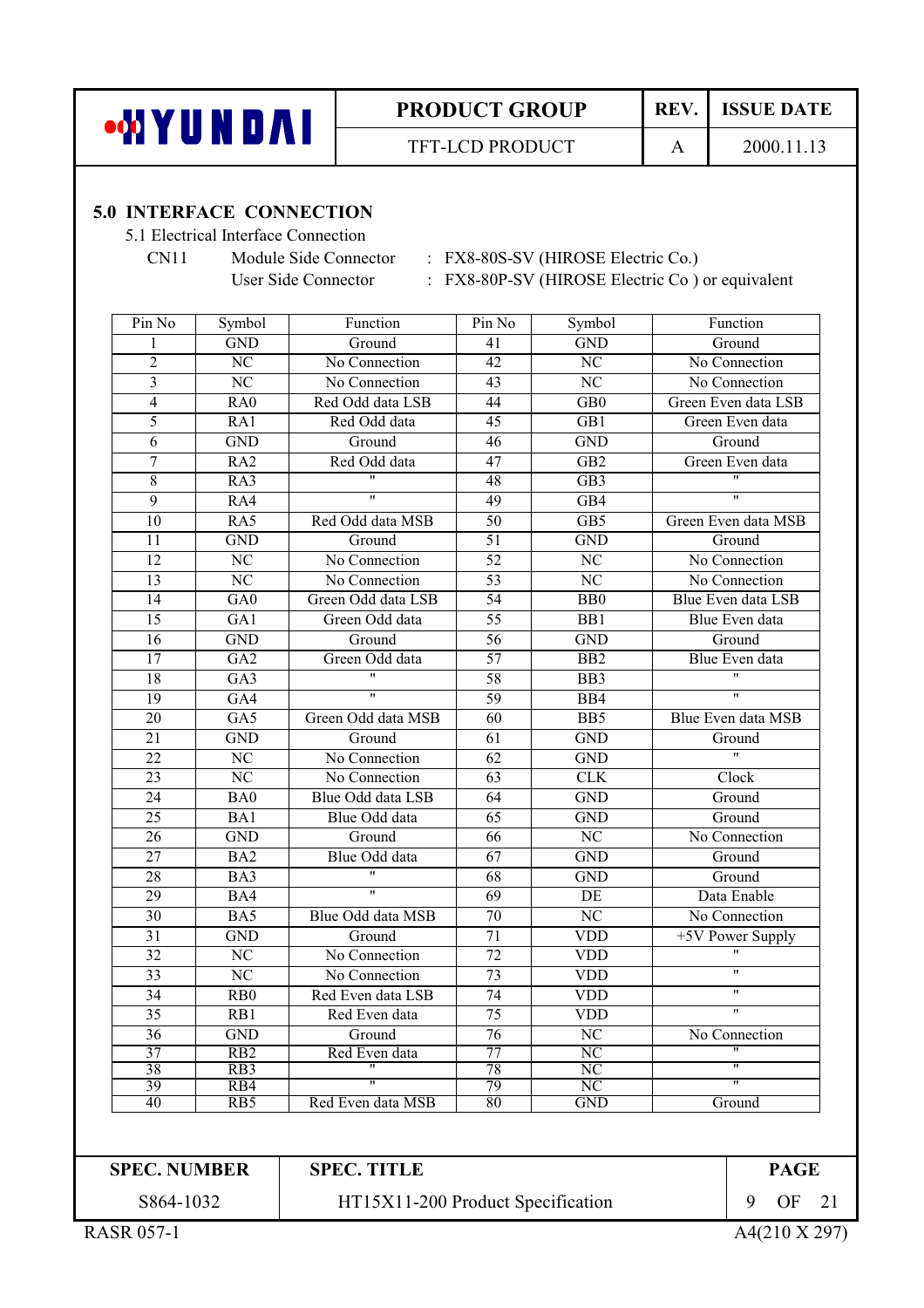

| <b>SPEC. NUMBER</b> | <b>SPEC. TITLE</b>                |    | <b>PAGE</b> |  |
|---------------------|-----------------------------------|----|-------------|--|
| S864-1032           | HT15X11-200 Product Specification | 10 | OF          |  |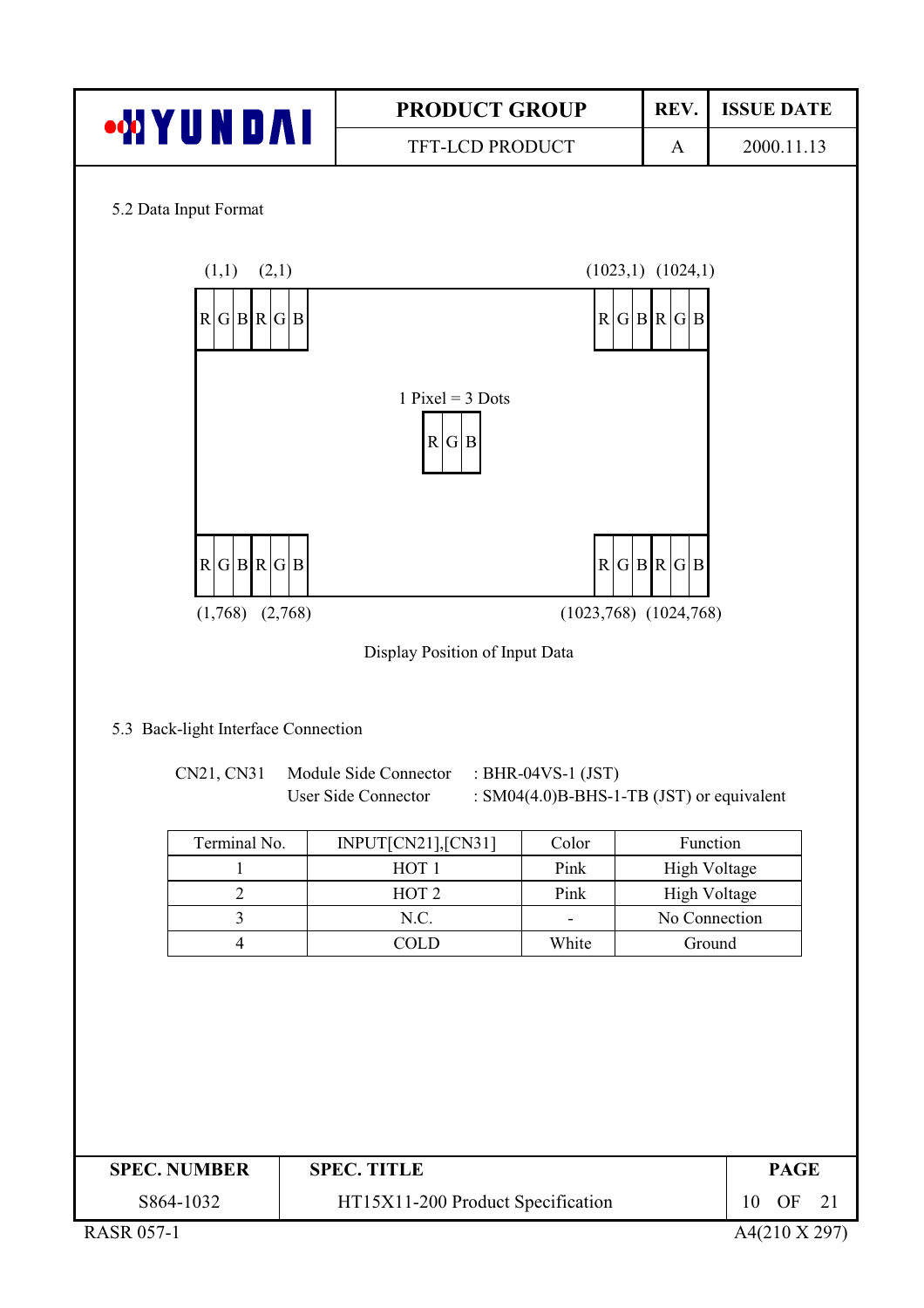

TFT-LCD PRODUCT

REV.  $\mathbf{A}$ 

2000.11.13

**ISSUE DATE** 

### **6.0 SIGNAL TIMING SPECIFICATIONS**

The HT15X11-200 is operated by the Only Data Enable Mode.

| Item       | Symbols                                                                                                                    | Min | Typ  | Max | Unit       |
|------------|----------------------------------------------------------------------------------------------------------------------------|-----|------|-----|------------|
| Frequency  | 1/Tc                                                                                                                       | 28  | 32.5 | 40  | <b>MHz</b> |
| High Time  | Tch                                                                                                                        | 9   | -    |     | ns         |
| Low Time   | Tcl                                                                                                                        | 9   |      |     | ns         |
| Setup Time | Tds                                                                                                                        | 8   | -    | -   | ns         |
| Hold Time  | Tdh                                                                                                                        | 8   |      |     | ns         |
|            | <b>Tes</b>                                                                                                                 | 8   |      |     | ns         |
|            | Tv                                                                                                                         | 778 | 806  | 860 | lines      |
|            | Tvd                                                                                                                        | 768 | 768  | 768 | lines      |
|            | Th                                                                                                                         | 592 | 672  | 682 | clocks     |
|            | Thd                                                                                                                        | 512 | 512  | 512 | clocks     |
|            | Data Enable Setup Time<br>Frame Period<br>Vertical Display Period<br>One Line Scanning Period<br>Horizontal Display Period |     |      |     |            |

| <b>SPEC. NUMBER</b>                                                                                                                                                                                                                                                                              | <b>SPEC. TITLE</b>                | PAGE |
|--------------------------------------------------------------------------------------------------------------------------------------------------------------------------------------------------------------------------------------------------------------------------------------------------|-----------------------------------|------|
| S864-1032                                                                                                                                                                                                                                                                                        | HT15X11-200 Product Specification | OF   |
| $P_{1}$ $\wedge$ $P_{2}$ $\wedge$ $P_{3}$ $\wedge$ $P_{4}$ $\wedge$ $P_{5}$ $\wedge$ $P_{6}$ $\wedge$ $P_{7}$ $\wedge$ $P_{8}$ $\wedge$ $P_{9}$ $\wedge$ $P_{1}$ $\wedge$ $P_{1}$ $\wedge$ $P_{2}$ $\wedge$ $P_{3}$ $\wedge$ $P_{4}$ $\wedge$ $P_{5}$ $\wedge$ $P_{6}$ $\wedge$ $P_{7}$ $\wedge$ |                                   |      |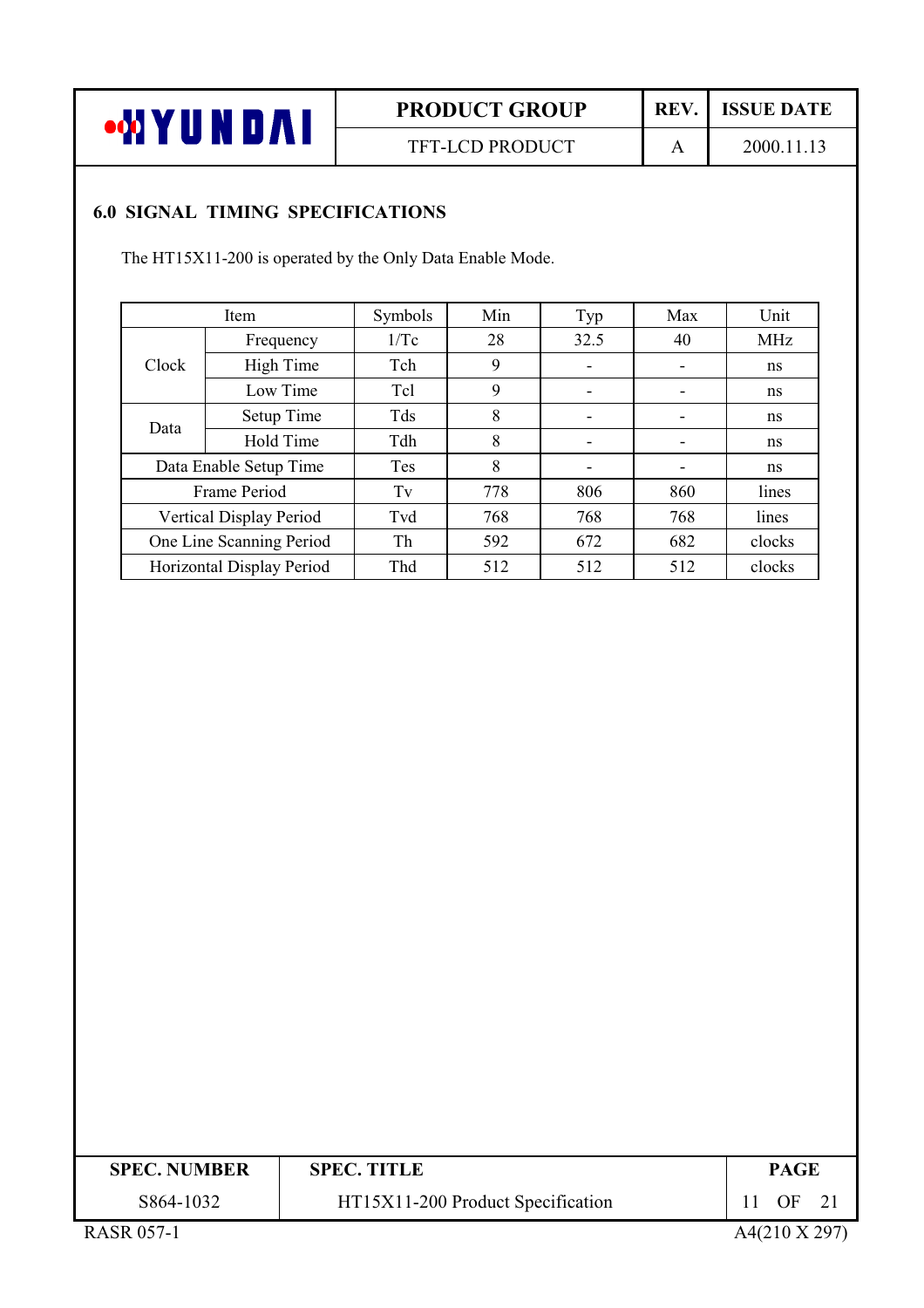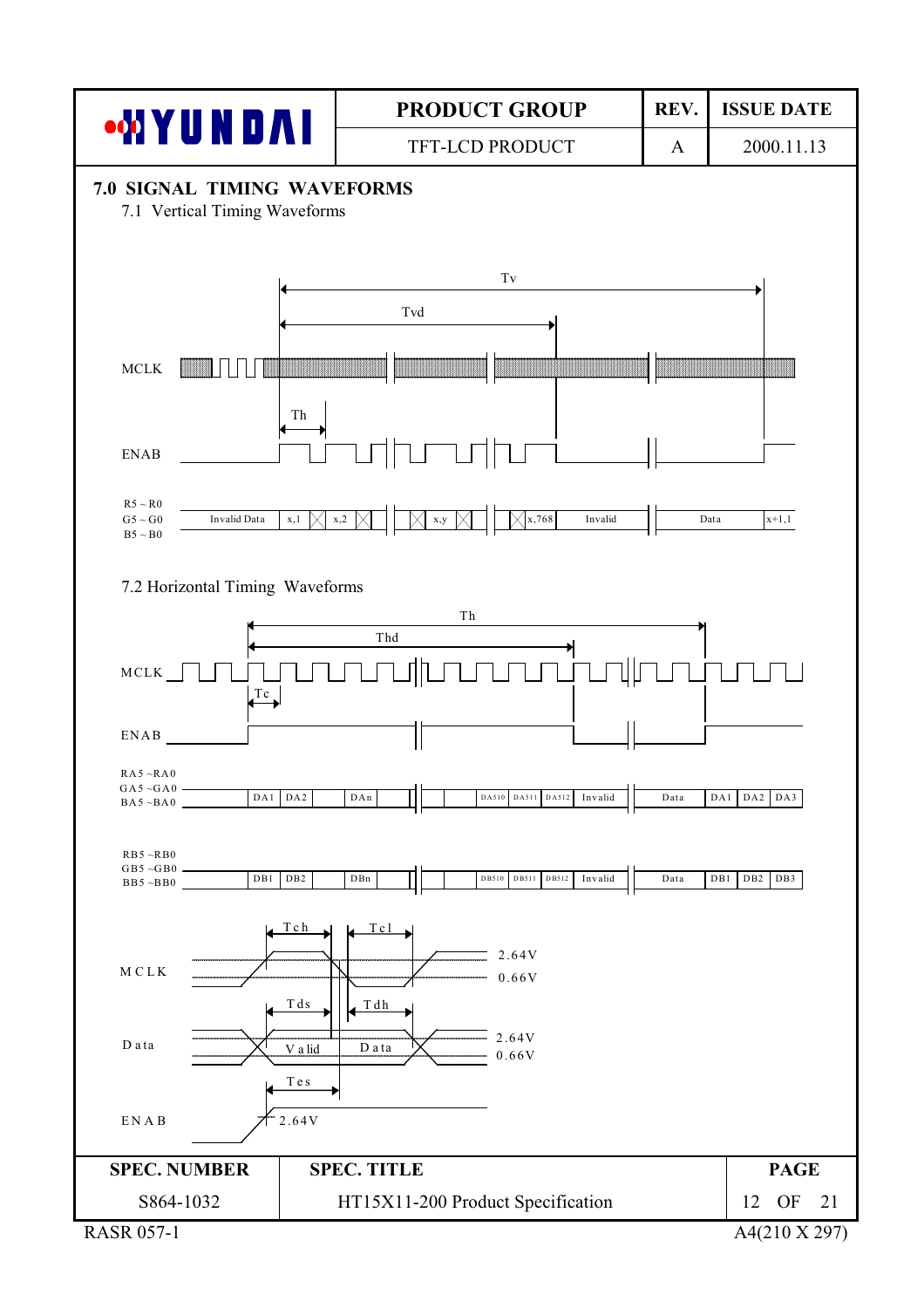

REV. **ISSUE DATE** 

 $\mathbf{A}$ 

TFT-LCD PRODUCT

2000.11.13

#### 8.0 INPUT SIGNALS, BASIC DISPLAY COLORS & GRAY SCALE OF COLORS

| Colors & Gray Scale |                                       |                                      |                                      |                                      |                                      |                                      |                                      |                                      | Data Signal                          |                                      |                                      |                                      |                                      |                                      |                                      |                                      |                                      |                                      |                                      |
|---------------------|---------------------------------------|--------------------------------------|--------------------------------------|--------------------------------------|--------------------------------------|--------------------------------------|--------------------------------------|--------------------------------------|--------------------------------------|--------------------------------------|--------------------------------------|--------------------------------------|--------------------------------------|--------------------------------------|--------------------------------------|--------------------------------------|--------------------------------------|--------------------------------------|--------------------------------------|
|                     |                                       |                                      |                                      | Red                                  |                                      |                                      |                                      |                                      |                                      | Green                                |                                      |                                      |                                      |                                      |                                      | Blue                                 |                                      |                                      |                                      |
|                     | Odd & Even                            | R <sub>5</sub>                       | R4                                   | R <sub>3</sub>                       | R2                                   | R1                                   | R <sub>0</sub>                       | G <sub>5</sub>                       | G <sub>4</sub>                       | G <sub>3</sub>                       | G2                                   | G1                                   | ${\rm G0}$                           | B <sub>5</sub>                       | B <sub>4</sub>                       | B <sub>3</sub>                       | B <sub>2</sub>                       | B1                                   | ${\bf B0}$                           |
|                     | <b>Black</b>                          | $\boldsymbol{0}$                     | $\boldsymbol{0}$                     | $\mathbf{0}$                         | $\boldsymbol{0}$                     | $\boldsymbol{0}$                     | $\boldsymbol{0}$                     | $\boldsymbol{0}$                     | $\boldsymbol{0}$                     | $\boldsymbol{0}$                     | $\boldsymbol{0}$                     | $\boldsymbol{0}$                     | $\boldsymbol{0}$                     | $\boldsymbol{0}$                     | $\boldsymbol{0}$                     | $\boldsymbol{0}$                     | $\boldsymbol{0}$                     | $\boldsymbol{0}$                     | $\boldsymbol{0}$                     |
|                     | Blue                                  | $\boldsymbol{0}$                     | $\boldsymbol{0}$                     | $\boldsymbol{0}$                     | $\boldsymbol{0}$                     | $\boldsymbol{0}$                     | $\boldsymbol{0}$                     | $\boldsymbol{0}$                     | $\boldsymbol{0}$                     | $\boldsymbol{0}$                     | $\boldsymbol{0}$                     | $\boldsymbol{0}$                     | $\boldsymbol{0}$                     | $\mathbf{1}$                         | 1                                    | 1                                    | 1                                    | 1                                    | 1                                    |
|                     | Green                                 | $\boldsymbol{0}$                     | $\boldsymbol{0}$                     | $\boldsymbol{0}$                     | $\boldsymbol{0}$                     | $\boldsymbol{0}$                     | $\boldsymbol{0}$                     | 1                                    | 1                                    | $\mathbf{1}$                         | $\mathbf{1}$                         | $\mathbf{1}$                         | $\mathbf 1$                          | $\boldsymbol{0}$                     | $\mathbf{0}$                         | $\mathbf{0}$                         | $\boldsymbol{0}$                     | $\boldsymbol{0}$                     | $\boldsymbol{0}$                     |
| <b>Basic</b>        | Cyan                                  | $\boldsymbol{0}$                     | $\boldsymbol{0}$                     | $\boldsymbol{0}$                     | $\boldsymbol{0}$                     | $\boldsymbol{0}$                     | $\boldsymbol{0}$                     | 1                                    | 1                                    | $\mathbf{1}$                         | $\mathbf{1}$                         | $\mathbf{1}$                         | $\mathbf{1}$                         | 1                                    | $\mathbf{1}$                         | $\mathbf{1}$                         | $\mathbf{1}$                         | $\mathbf{1}$                         | 1                                    |
| Colors              | Red                                   | $\mathbf{1}$                         | 1                                    | $\mathbf{1}$                         | $\mathbf{1}$                         | $\mathbf{1}$                         | 1                                    | $\boldsymbol{0}$                     | $\boldsymbol{0}$                     | $\boldsymbol{0}$                     | $\boldsymbol{0}$                     | $\boldsymbol{0}$                     | $\boldsymbol{0}$                     | $\boldsymbol{0}$                     | $\boldsymbol{0}$                     | $\boldsymbol{0}$                     | $\boldsymbol{0}$                     | $\boldsymbol{0}$                     | $\boldsymbol{0}$                     |
|                     | Magenta                               | $\mathbf{1}$                         | $\mathbf{1}$                         | 1                                    | 1                                    | 1                                    | 1                                    | $\boldsymbol{0}$                     | $\boldsymbol{0}$                     | $\boldsymbol{0}$                     | $\boldsymbol{0}$                     | $\boldsymbol{0}$                     | $\boldsymbol{0}$                     | 1                                    | $\mathbf{1}$                         | $\mathbf{1}$                         | $\mathbf{1}$                         | $\mathbf{1}$                         | 1                                    |
|                     | Yellow<br>White                       | $\mathbf{1}$<br>$\mathbf{1}$         | $\mathbf{1}$<br>$\mathbf{1}$         | 1<br>1                               | 1<br>$\mathbf{1}$                    | 1<br>$\mathbf{1}$                    | $\mathbf{1}$<br>1                    | $\mathbf{1}$<br>1                    | 1<br>1                               | $\mathbf{1}$<br>$\mathbf{1}$         | $\mathbf{1}$<br>1                    | $\mathbf{1}$<br>1                    | $\,1\,$<br>1                         | $\boldsymbol{0}$<br>$\mathbf{1}$     | $\boldsymbol{0}$<br>1                | $\boldsymbol{0}$<br>1                | $\boldsymbol{0}$<br>1                | $\boldsymbol{0}$<br>1                | $\boldsymbol{0}$<br>1                |
|                     | <b>Black</b>                          | $\boldsymbol{0}$                     | $\boldsymbol{0}$                     | $\boldsymbol{0}$                     | $\boldsymbol{0}$                     | $\boldsymbol{0}$                     | $\boldsymbol{0}$                     | $\boldsymbol{0}$                     | $\boldsymbol{0}$                     | $\boldsymbol{0}$                     | $\boldsymbol{0}$                     | $\boldsymbol{0}$                     | $\boldsymbol{0}$                     | $\boldsymbol{0}$                     | $\boldsymbol{0}$                     | $\boldsymbol{0}$                     | $\boldsymbol{0}$                     | $\boldsymbol{0}$                     | $\boldsymbol{0}$                     |
|                     | $\triangle$                           | $\boldsymbol{0}$                     | $\boldsymbol{0}$                     | $\boldsymbol{0}$                     | $\boldsymbol{0}$                     | $\boldsymbol{0}$                     |                                      | $\boldsymbol{0}$                     | $\boldsymbol{0}$                     | $\boldsymbol{0}$                     | $\boldsymbol{0}$                     | $\boldsymbol{0}$                     | $\boldsymbol{0}$                     | $\boldsymbol{0}$                     | $\boldsymbol{0}$                     | $\boldsymbol{0}$                     | $\boldsymbol{0}$                     | $\boldsymbol{0}$                     | $\boldsymbol{0}$                     |
|                     | Darker                                | $\boldsymbol{0}$                     | $\mathbf{0}$                         | $\mathbf{0}$                         | $\mathbf{0}$                         | $\mathbf{1}$                         | $\mathbf{1}$<br>$\overline{0}$       | $\boldsymbol{0}$                     | $\mathbf{0}$                         | $\boldsymbol{0}$                     | $\boldsymbol{0}$                     | $\boldsymbol{0}$                     | $\mathbf{0}$                         |                                      | $\boldsymbol{0}$                     | $\mathbf{0}$                         | $\boldsymbol{0}$                     | $\boldsymbol{0}$                     | $\boldsymbol{0}$                     |
| Gray                |                                       |                                      |                                      |                                      |                                      |                                      |                                      |                                      |                                      |                                      |                                      |                                      |                                      | $\boldsymbol{0}$                     |                                      |                                      |                                      |                                      |                                      |
| Scale<br>Of         | $\triangle$<br>$\bigtriangledown$     |                                      |                                      |                                      |                                      |                                      |                                      |                                      |                                      |                                      |                                      |                                      |                                      |                                      |                                      |                                      |                                      |                                      |                                      |
| Red                 |                                       |                                      |                                      |                                      |                                      |                                      |                                      |                                      |                                      |                                      |                                      |                                      |                                      |                                      |                                      |                                      |                                      |                                      |                                      |
|                     | <b>Brighter</b><br>$\bigtriangledown$ | 1                                    | 1                                    | 1                                    | 1                                    | $\boldsymbol{0}$                     | 1                                    | $\boldsymbol{0}$                     | $\boldsymbol{0}$                     | $\boldsymbol{0}$                     | $\boldsymbol{0}$                     | $\boldsymbol{0}$                     | $\boldsymbol{0}$                     | $\mathbf{0}$                         | $\theta$                             | $\boldsymbol{0}$                     | $\theta$                             | $\boldsymbol{0}$                     | $\boldsymbol{0}$                     |
|                     |                                       | $\mathbf{1}$                         | $\mathbf{1}$                         | $\mathbf{1}$                         | $\mathbf{1}$                         | $\mathbf{1}$                         | $\overline{0}$                       | $\mathbf{0}$                         | $\mathbf{0}$                         | $\boldsymbol{0}$                     | $\boldsymbol{0}$                     | $\mathbf{0}$                         | $\mathbf{0}$                         | $\boldsymbol{0}$                     | $\boldsymbol{0}$                     | $\boldsymbol{0}$                     | $\mathbf{0}$                         | $\boldsymbol{0}$                     | $\boldsymbol{0}$                     |
|                     | Red<br><b>Black</b>                   | $\mathbf{1}$<br>$\mathbf{0}$         | $\mathbf{1}$<br>$\boldsymbol{0}$     | $\mathbf{1}$<br>$\mathbf{0}$         | $\mathbf{1}$<br>$\boldsymbol{0}$     | $\mathbf{1}$<br>$\boldsymbol{0}$     | $\mathbf{1}$<br>$\boldsymbol{0}$     | $\boldsymbol{0}$<br>$\mathbf{0}$     | $\boldsymbol{0}$<br>$\mathbf{0}$     | $\boldsymbol{0}$<br>$\boldsymbol{0}$ | $\boldsymbol{0}$<br>$\boldsymbol{0}$ | $\boldsymbol{0}$<br>$\boldsymbol{0}$ | $\boldsymbol{0}$<br>$\boldsymbol{0}$ | $\boldsymbol{0}$<br>$\boldsymbol{0}$ | $\boldsymbol{0}$<br>$\boldsymbol{0}$ | $\boldsymbol{0}$<br>$\boldsymbol{0}$ | $\boldsymbol{0}$<br>$\boldsymbol{0}$ | $\boldsymbol{0}$<br>$\mathbf{0}$     | $\boldsymbol{0}$<br>$\boldsymbol{0}$ |
|                     |                                       |                                      | $\boldsymbol{0}$                     | $\boldsymbol{0}$                     |                                      | $\boldsymbol{0}$                     | $\overline{0}$                       | $\boldsymbol{0}$                     |                                      |                                      | $\boldsymbol{0}$                     | $\boldsymbol{0}$                     |                                      |                                      |                                      |                                      |                                      |                                      |                                      |
|                     | $\triangle$<br>Darker                 | $\boldsymbol{0}$                     |                                      | $\boldsymbol{0}$                     | $\boldsymbol{0}$                     |                                      |                                      | $\boldsymbol{0}$                     | $\boldsymbol{0}$<br>$\boldsymbol{0}$ | $\boldsymbol{0}$                     |                                      |                                      | $\mathbf{1}$<br>$\boldsymbol{0}$     | $\boldsymbol{0}$                     | $\boldsymbol{0}$                     | $\theta$                             | $\boldsymbol{0}$                     | $\boldsymbol{0}$                     | $\boldsymbol{0}$                     |
| Gray                |                                       | $\boldsymbol{0}$                     | $\boldsymbol{0}$                     |                                      | $\boldsymbol{0}$                     | $\boldsymbol{0}$                     | $\boldsymbol{0}$                     |                                      |                                      | $\boldsymbol{0}$                     | $\boldsymbol{0}$                     | 1                                    |                                      | $\boldsymbol{0}$                     | $\boldsymbol{0}$                     | $\theta$                             | $\boldsymbol{0}$                     | $\theta$                             | $\boldsymbol{0}$                     |
| Scale<br>Of         | $\triangle$<br>$\bigtriangledown$     |                                      |                                      |                                      |                                      |                                      |                                      |                                      |                                      |                                      |                                      |                                      |                                      |                                      |                                      |                                      |                                      |                                      |                                      |
| Green               |                                       |                                      |                                      |                                      |                                      |                                      |                                      |                                      |                                      |                                      |                                      |                                      |                                      |                                      |                                      |                                      |                                      |                                      |                                      |
|                     | <b>Brighter</b><br>$\bigtriangledown$ | $\boldsymbol{0}$                     | $\boldsymbol{0}$                     | $\boldsymbol{0}$                     | $\boldsymbol{0}$                     | $\boldsymbol{0}$                     | $\boldsymbol{0}$                     | $\mathbf{1}$                         | 1                                    | $\mathbf{1}$                         | 1                                    | $\boldsymbol{0}$                     | $\mathbf{1}$                         | $\boldsymbol{0}$                     | $\boldsymbol{0}$                     | $\boldsymbol{0}$                     | $\boldsymbol{0}$                     | $\boldsymbol{0}$                     | $\boldsymbol{0}$                     |
|                     |                                       | $\boldsymbol{0}$                     | $\boldsymbol{0}$                     | $\boldsymbol{0}$                     | $\boldsymbol{0}$                     | $\boldsymbol{0}$                     | $\boldsymbol{0}$                     | $\mathbf{1}$                         | $\mathbf{1}$                         | $\mathbf{1}$                         | $\mathbf{1}$                         | $\mathbf{1}$                         | $\boldsymbol{0}$                     | $\boldsymbol{0}$                     | $\boldsymbol{0}$                     | $\boldsymbol{0}$                     | $\boldsymbol{0}$                     | $\boldsymbol{0}$                     | $\boldsymbol{0}$                     |
|                     | Green                                 | $\boldsymbol{0}$                     | $\boldsymbol{0}$                     | $\mathbf{0}$                         | $\boldsymbol{0}$                     | $\boldsymbol{0}$                     | $\boldsymbol{0}$                     | $\mathbf{1}$                         | 1                                    | $\mathbf{1}$                         | 1                                    | 1<br>$\boldsymbol{0}$                | $\mathbf{1}$                         | $\boldsymbol{0}$                     | $\boldsymbol{0}$                     | $\theta$                             | $\boldsymbol{0}$                     | $\boldsymbol{0}$                     | $\boldsymbol{0}$                     |
|                     | <b>Black</b>                          | $\mathbf{0}$                         | $\boldsymbol{0}$                     | $\boldsymbol{0}$<br>$\boldsymbol{0}$ | $\boldsymbol{0}$                     | $\boldsymbol{0}$<br>$\boldsymbol{0}$ | $\boldsymbol{0}$                     | $\boldsymbol{0}$                     | $\boldsymbol{0}$                     | $\boldsymbol{0}$                     | $\boldsymbol{0}$                     |                                      | $\boldsymbol{0}$<br>$\boldsymbol{0}$ | $\boldsymbol{0}$                     | $\boldsymbol{0}$                     | $\theta$                             | $\theta$                             | $\theta$                             | 0                                    |
|                     | $\triangle$                           | $\boldsymbol{0}$                     | $\boldsymbol{0}$                     |                                      | $\boldsymbol{0}$                     |                                      | $\boldsymbol{0}$<br>$\overline{0}$   | $\boldsymbol{0}$<br>$\mathbf{0}$     | $\boldsymbol{0}$                     | $\boldsymbol{0}$                     | $\boldsymbol{0}$                     | $\boldsymbol{0}$                     | $\boldsymbol{0}$                     | $\boldsymbol{0}$                     | $\boldsymbol{0}$                     | $\boldsymbol{0}$                     | $\boldsymbol{0}$                     | $\boldsymbol{0}$<br>1                | 1                                    |
| Gray                | Darker                                | $\boldsymbol{0}$                     | $\boldsymbol{0}$                     | $\mathbf{0}$                         | $\theta$                             | $\boldsymbol{0}$                     |                                      |                                      | $\overline{0}$                       | $\boldsymbol{0}$                     | $\boldsymbol{0}$                     | $\overline{0}$                       |                                      | $\boldsymbol{0}$                     | $\boldsymbol{0}$                     | $\overline{0}$                       | $\boldsymbol{0}$                     |                                      | $\boldsymbol{0}$                     |
| Scale<br>Of         | $\triangle$                           |                                      |                                      |                                      |                                      |                                      |                                      |                                      |                                      |                                      |                                      |                                      |                                      |                                      |                                      |                                      |                                      |                                      |                                      |
| Blue                | $\bigtriangledown$                    |                                      |                                      |                                      |                                      |                                      |                                      |                                      |                                      |                                      |                                      |                                      |                                      |                                      |                                      |                                      |                                      |                                      |                                      |
|                     | <b>Brighter</b>                       | $\boldsymbol{0}$                     | $\boldsymbol{0}$                     | $\boldsymbol{0}$                     | $\boldsymbol{0}$                     | $\boldsymbol{0}$                     | $\boldsymbol{0}$                     | $\boldsymbol{0}$                     | $\boldsymbol{0}$                     | $\boldsymbol{0}$                     | $\boldsymbol{0}$                     | $\boldsymbol{0}$                     | $\boldsymbol{0}$                     | $\mathbf{1}$                         | $\mathbf{1}$                         | 1                                    | 1                                    | $\boldsymbol{0}$                     | 1                                    |
|                     | $\bigtriangledown$                    | $\boldsymbol{0}$                     | $\boldsymbol{0}$                     | $\boldsymbol{0}$                     | $\boldsymbol{0}$                     | $\boldsymbol{0}$                     | $\boldsymbol{0}$                     | $\boldsymbol{0}$                     | $\boldsymbol{0}$                     | 0                                    | $\boldsymbol{0}$                     | $\boldsymbol{0}$                     | $\boldsymbol{0}$                     | $\mathbf{1}$                         | $\mathbf{1}$                         | 1                                    | 1                                    | 1<br>1                               | $\boldsymbol{0}$<br>$\mathbf{1}$     |
|                     | Blue                                  | $\boldsymbol{0}$<br>$\boldsymbol{0}$ | $\boldsymbol{0}$                     | $\boldsymbol{0}$<br>$\boldsymbol{0}$ | $\boldsymbol{0}$                     | $\boldsymbol{0}$<br>$\boldsymbol{0}$ | $\boldsymbol{0}$<br>$\boldsymbol{0}$ | $\boldsymbol{0}$<br>$\boldsymbol{0}$ | $\boldsymbol{0}$<br>$\boldsymbol{0}$ | $\boldsymbol{0}$<br>$\boldsymbol{0}$ | $\boldsymbol{0}$<br>$\boldsymbol{0}$ | $\boldsymbol{0}$<br>$\boldsymbol{0}$ | $\boldsymbol{0}$<br>$\boldsymbol{0}$ | $\mathbf{1}$<br>$\boldsymbol{0}$     | $\,1\,$                              | $\mathbf{1}$<br>$\boldsymbol{0}$     | $\mathbf{1}$<br>$\boldsymbol{0}$     |                                      | $\boldsymbol{0}$                     |
|                     | <b>Black</b><br>$\triangle$           | $\boldsymbol{0}$                     | $\boldsymbol{0}$<br>$\boldsymbol{0}$ | $\boldsymbol{0}$                     | $\boldsymbol{0}$<br>$\boldsymbol{0}$ | $\boldsymbol{0}$                     |                                      | $\boldsymbol{0}$                     | $\boldsymbol{0}$                     | $\boldsymbol{0}$                     | $\boldsymbol{0}$                     | $\boldsymbol{0}$                     |                                      | $\boldsymbol{0}$                     | $\boldsymbol{0}$                     | $\theta$                             | $\boldsymbol{0}$                     | $\boldsymbol{0}$<br>$\boldsymbol{0}$ |                                      |
| Gray                | Darker                                | $\boldsymbol{0}$                     | $\boldsymbol{0}$                     | $\boldsymbol{0}$                     |                                      | 1                                    | $\mathbf{1}$<br>$\boldsymbol{0}$     | $\boldsymbol{0}$                     | $\boldsymbol{0}$                     | $\boldsymbol{0}$                     | $\boldsymbol{0}$                     |                                      | $\mathbf{1}$<br>$\boldsymbol{0}$     | $\boldsymbol{0}$                     | $\boldsymbol{0}$<br>$\boldsymbol{0}$ | $\boldsymbol{0}$                     | $\boldsymbol{0}$                     |                                      | 1                                    |
| Scale               | $\triangle$                           |                                      |                                      |                                      | $\boldsymbol{0}$                     |                                      |                                      |                                      |                                      |                                      |                                      | 1                                    |                                      |                                      |                                      |                                      |                                      | 1                                    | $\boldsymbol{0}$                     |
| Of<br>White         | $\bigtriangledown$                    |                                      |                                      |                                      |                                      |                                      |                                      |                                      |                                      |                                      |                                      |                                      |                                      |                                      |                                      |                                      |                                      |                                      |                                      |
| $\&$                |                                       |                                      |                                      |                                      |                                      | $\boldsymbol{0}$                     |                                      |                                      |                                      |                                      |                                      | $\boldsymbol{0}$                     |                                      |                                      |                                      |                                      |                                      |                                      |                                      |
| <b>Black</b>        | Brighter<br>$\bigtriangledown$        | 1                                    | 1                                    | 1                                    | 1                                    |                                      | $\mathbf{1}$<br>$\boldsymbol{0}$     | $\mathbf{1}$                         | 1<br>$\mathbf{1}$                    | 1                                    | $\mathbf{1}$                         |                                      | $\mathbf{1}$<br>$\boldsymbol{0}$     | 1                                    | 1                                    | 1                                    | $\mathbf{1}$                         | $\boldsymbol{0}$<br>$\mathbf{1}$     | 1                                    |
|                     | White                                 | $\mathbf{1}$<br>$\mathbf{1}$         | $\mathbf{1}$<br>$\mathbf{1}$         | $\mathbf{1}$<br>$\mathbf{1}$         | $\mathbf{1}$<br>1                    | $\mathbf{1}$<br>$\mathbf{1}$         | 1                                    | $\mathbf{1}$<br>1                    | 1                                    | $\mathbf{1}$<br>1                    | $\mathbf{1}$<br>1                    | $\mathbf{1}$<br>1                    | $\mathbf{1}$                         | $\mathbf{1}$<br>$\mathbf{1}$         | $\mathbf{1}$<br>$\mathbf{1}$         | $\mathbf{1}$<br>$\mathbf{1}$         | $\mathbf{1}$<br>$\mathbf{1}$         | $\mathbf{1}$                         | $\boldsymbol{0}$<br>$\mathbf{1}$     |
|                     |                                       |                                      |                                      |                                      |                                      |                                      |                                      |                                      |                                      |                                      |                                      |                                      |                                      |                                      |                                      |                                      |                                      |                                      |                                      |
|                     |                                       |                                      |                                      |                                      |                                      |                                      |                                      |                                      |                                      |                                      |                                      |                                      |                                      |                                      |                                      |                                      |                                      |                                      |                                      |
|                     | <b>SPEC. NUMBER</b>                   |                                      | <b>SPEC. TITLE</b>                   |                                      |                                      |                                      |                                      |                                      |                                      |                                      |                                      |                                      |                                      |                                      |                                      |                                      | <b>PAGE</b>                          |                                      |                                      |
|                     | S864-1032                             |                                      |                                      |                                      |                                      |                                      |                                      |                                      |                                      | HT15X11-200 Product Specification    |                                      |                                      |                                      |                                      |                                      | 13                                   |                                      | <b>OF</b>                            | 21                                   |
| <b>RASR 057-1</b>   |                                       |                                      |                                      |                                      |                                      |                                      |                                      |                                      |                                      |                                      |                                      |                                      |                                      |                                      |                                      |                                      |                                      | A4(210 X 297)                        |                                      |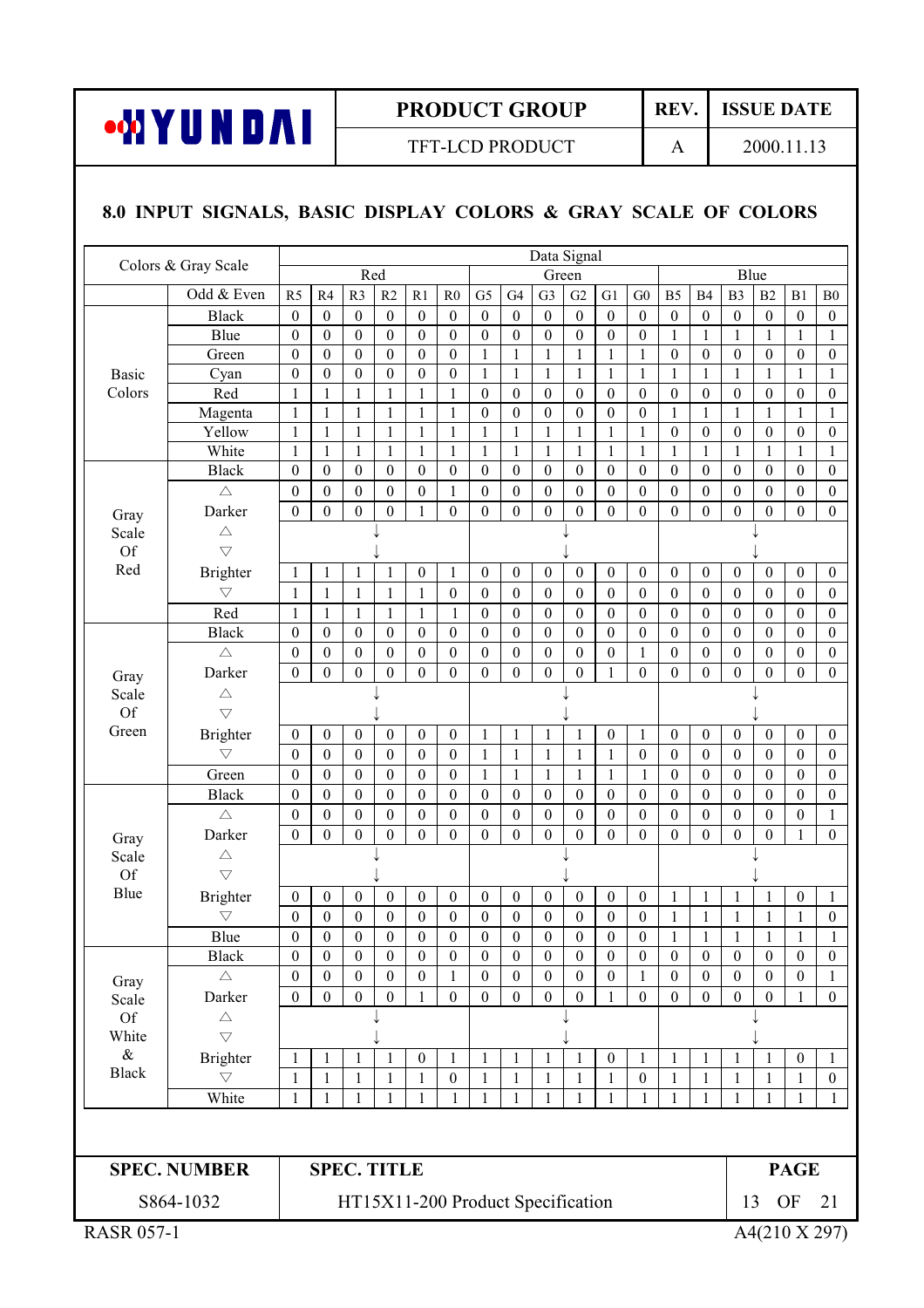| • <b>MYUNDAI</b>                                                                                                    | <b>PRODUCT GROUP</b>   | REV. | <b>ISSUE DATE</b> |  |  |  |
|---------------------------------------------------------------------------------------------------------------------|------------------------|------|-------------------|--|--|--|
|                                                                                                                     | <b>TFT-LCD PRODUCT</b> | A    | 2000.11.13        |  |  |  |
| 9.0 POWER SEQUENCE<br>To prevent a latch up or DC operation of the LCD module the power on/off sequence shall be as |                        |      |                   |  |  |  |

To prevent a latch-up or DC operation of the LCD module, the power on/off sequence shall be as shown in below



| <b>SPEC. NUMBER</b>                                 | <b>SPEC. TITLE</b>                | <b>PAGE</b> |
|-----------------------------------------------------|-----------------------------------|-------------|
| S864-1032                                           | HT15X11-200 Product Specification | 14<br>OF.   |
| $P_1$ $\cap$ $P_2$ $\cap$ $P_3$ $\cap$ $P_4$ $\cap$ |                                   |             |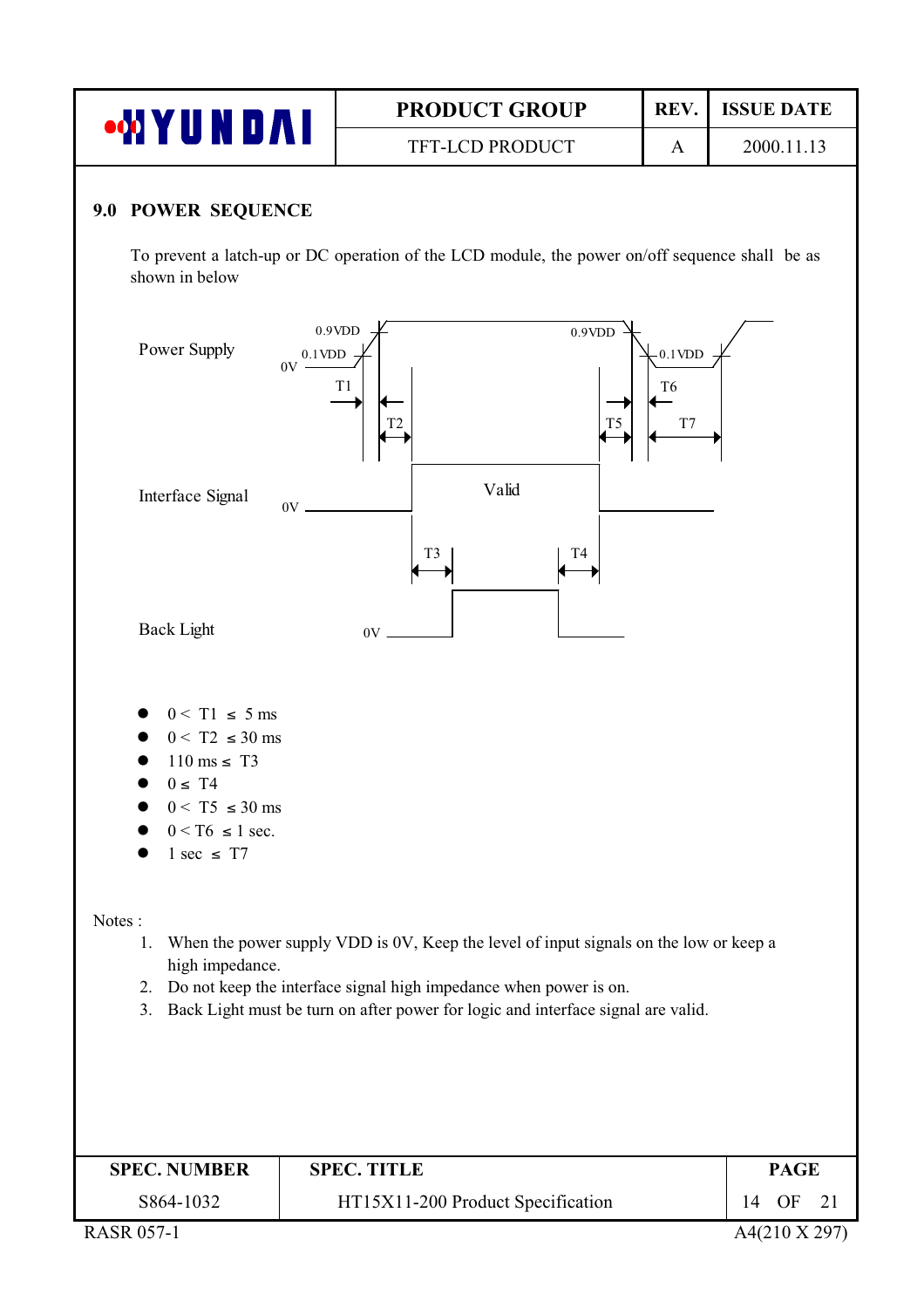

**TFT-LCD PRODUCT** 

REV. **ISSUE DATE** 

 $\overline{A}$ 

2000.11.13

#### **10.0 MECHANICAL CHARACTERISTICS**

10.1 Dimensional Requirements

FIGURE 6 shown in appendix shows mechanical outlines for the model

| Parameter           | Specification                                           | Unit   |
|---------------------|---------------------------------------------------------|--------|
| Active area         | 304.128 (H) x 228.096(V)                                | mm     |
| Number of pixels    | $1024(H)$ x 768(V)                                      | pixels |
|                     | $(1$ pixel = R + G + B dot)                             |        |
| Pixel pitch         | $0.297(H) \times 0.297(V)$                              | mm     |
| Pixel arrangement   | <b>RGB</b> Vertical stripe                              |        |
| Display colors      | 262,144                                                 | colors |
| Display mode        | Normally white                                          |        |
| Dimensional outline | $350.0 \pm 0.5$ (H) x 266.5 $\pm$ 0.5(V) x 17.2(D) typ. | mm     |
| Weight              | 1500 Max.                                               | gram   |
| Back-light          | Top/Bottom edge side 4-CCFL type                        |        |

10.2 Mounting

See FIGURE 5 shown in appendix

10.3 anti-Glare and Polarizer Hardness.

The surface of the LCD has an anti-glare coating to minimize reflection and a coating to reduce scratching.

10.4 Light Leakage

There shall not be visible light from the back-lighting system around the edges of the screen as seen from a distance 50 cm from the screen with an overhead light level of 350lux. The manufacture shall furnish limit samples of the panel showing the most light leakage acceptable.

| <b>SPEC. NUMBER</b> | <b>SPEC. TITLE</b>                | <b>PAGE</b> |
|---------------------|-----------------------------------|-------------|
| S864-1032           | HT15X11-200 Product Specification | OF          |
|                     |                                   | .           |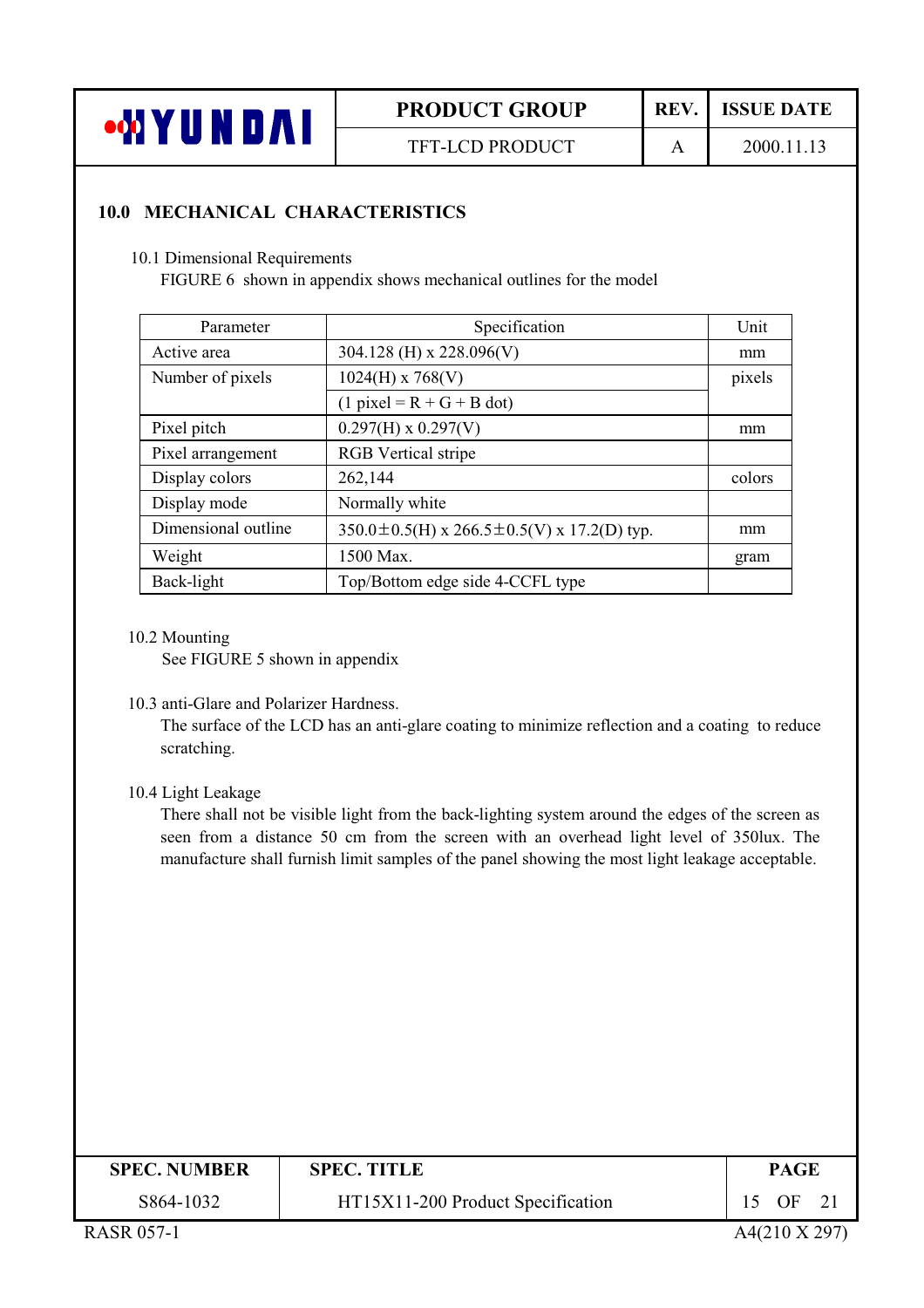

TFT-LCD PRODUCT

REV. **ISSUE DATE** 

 $\mathbf{A}$ 

2000.11.13

### **11.0 RELIABILITY TEST**

| N <sub>o</sub> | Test Items                                            | Conditions                                                                                                             |
|----------------|-------------------------------------------------------|------------------------------------------------------------------------------------------------------------------------|
| $\mathbf{1}$   | High temperature storage test                         | Ta = $60^{\circ}$ C, 240 hrs                                                                                           |
| 2              | Low temperature storage test                          | Ta = -20 $^{\circ}$ C, 240 hrs                                                                                         |
| 3              | High temperature $\&$ high humidity<br>operation test | Ta = 50 °C, 80 %RH, 240 hrs                                                                                            |
| $\overline{4}$ | High temperature operation test                       | Ta = 50 $^{\circ}$ C, 240 hrs                                                                                          |
| 5              | Low temperature operation test                        | Ta = $0^{\circ}$ C, 240 hrs                                                                                            |
| 6              | Thermal shock                                         | Ta = -20 °C $\leftrightarrow$ 60 °C (30 min), 100 cycle                                                                |
| 7              | Vibration test<br>(non-operating)                     | Frequency : $10 \sim 300$ Hz<br>Gravity/AMP : 1.5G<br>Period<br>$: X, Y, Z$ 30 min                                     |
| 8              | Shock test<br>(non-operating)                         | :150G<br>Gravity<br>Pulse width<br>: 6ms, half sine wave<br>$\pm X$ , $\pm Y$ , $\pm Z$ Once for each direction        |
| 9              | Electrostatic discharge test                          | Air<br>: $150 \text{ pF}$ , $330\Omega$ , $15 \text{KV}$<br>Contact<br>: $150 \text{ pF}$ , $330\Omega$ , $8\text{KV}$ |

| <b>SPEC. NUMBER</b> | <b>SPEC. TITLE</b>                | <b>PAGE</b> |
|---------------------|-----------------------------------|-------------|
| S864-1032           | HT15X11-200 Product Specification | OF<br>16    |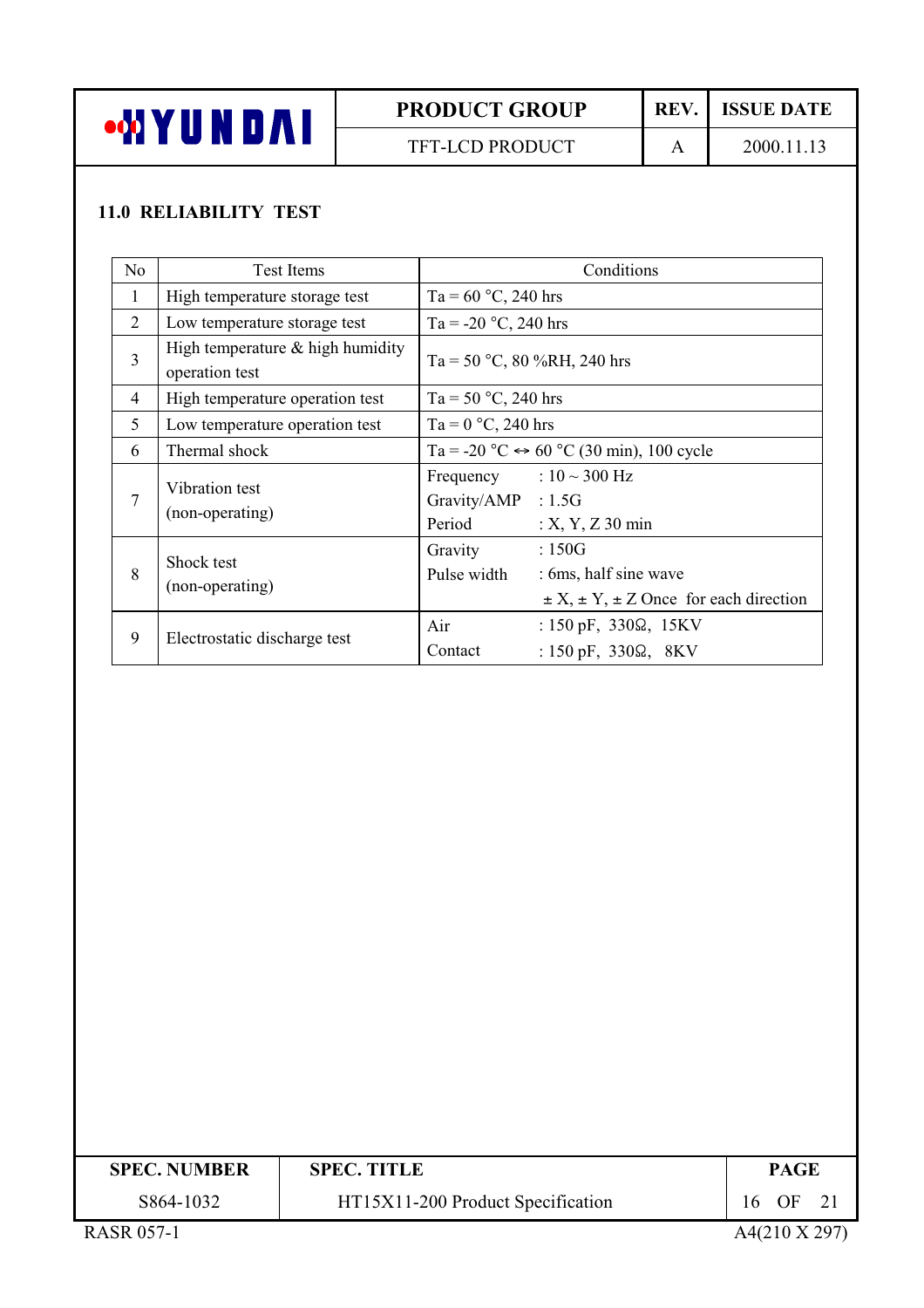| <b>WIYUNDAI</b> |  |  |  |
|-----------------|--|--|--|
|                 |  |  |  |

 $\mathbf{A}$ 

#### 12.0 HANDLING & CAUTIONS

- 12.1 Cautions when taking out the module
	- Pick the pouch only, when taking out module from a shipping package.
- 12.2 Cautions for handling the module
	- As the electrostatic discharges may break the LCD module, handle the LCD module with care. Peel a protection sheet off from the LCD panel surface as slowly as possible.
	- As the LCD panel and back-light element are made from fragile glass material, impulse and pressure to the LCD module should be avoided.
	- As the surface of the polarizer is very soft and easily scratched, use a soft dry cloth without chemicals for cleaning.
	- Do not pull the interface connector in or out while the LCD module is operating.
	- Put the module display side down on a flat horizontal plane.
	- Handle connectors and cables with care.
- 12.3 Cautions for the operation
	- When the module is operating, do not lose ICLK, DE signals. If any one of these signals is lost, the LCD panel would be damaged.
	- Obey the supply voltage sequence. If wrong sequence is applied, the module would be damaged.
- 12.4 Cautions for the atmosphere
	- Dew drop atmosphere should be avoided.
	- Do not store and/or operate the LCD module in a high temperature and/or humidity atmosphere. Storage in an electro-conductive polymer packing pouch and under relatively low temperature atmosphere is recommended.
- 12.5 Cautions for the module characteristics
	- Do not apply fixed pattern data signal to the LCD module at product aging.
	- Applying fixed pattern for a long time may cause image sticking.
- 12.6 Other cautions
	- Do not disassemble and/or re-assemble LCD module
	- Do not re-adjust variable resistor or switch etc.
	- When returning the module for repair or etc, please pack the module not to be broken. We recommend to use the original shipping packages.

| <b>SPEC. NUMBER</b> | <b>SPEC. TITLE</b>                | PAGE |
|---------------------|-----------------------------------|------|
| S864-1032           | HT15X11-200 Product Specification | OΕ   |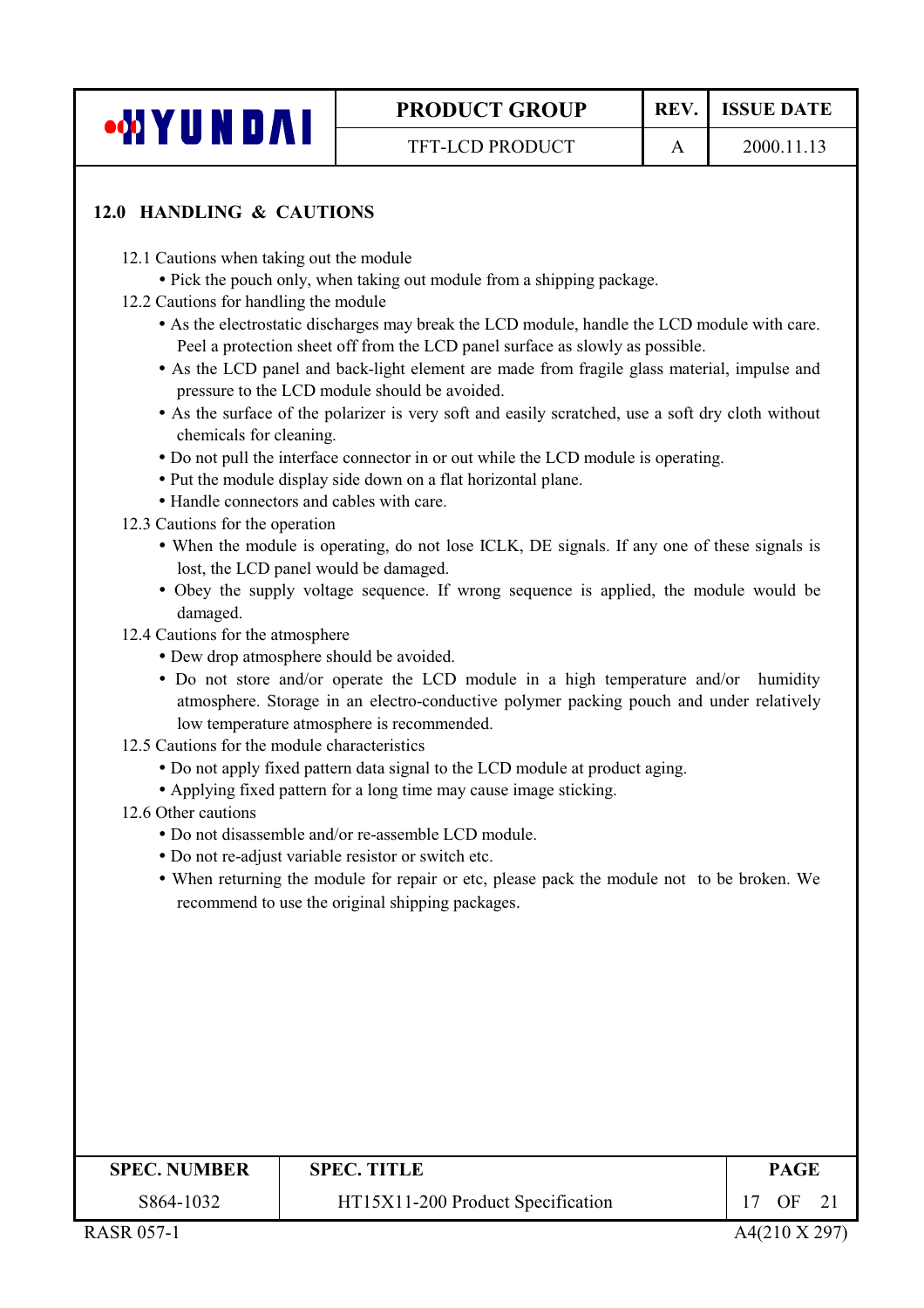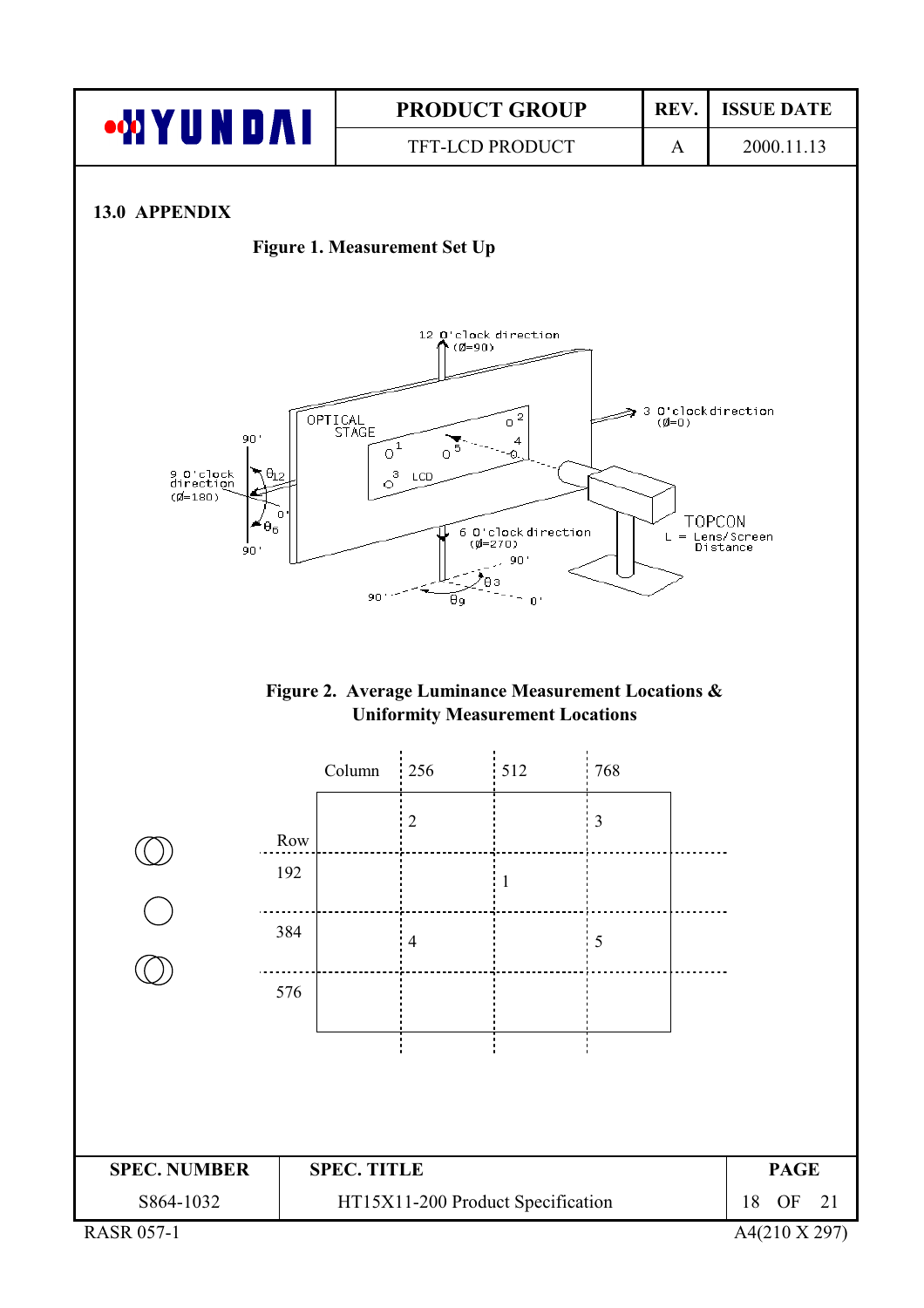![](_page_18_Picture_0.jpeg)

**TFT-LCD PRODUCT** 

REV. **ISSUE DATE** 2000.11.13

 $\overline{A}$ 

**Figure 3. Response Time Testing** 

![](_page_18_Figure_5.jpeg)

#### **Figure 4. Cross Modulation Test Description**

![](_page_18_Figure_7.jpeg)

**RASR 057-1** 

A4(210 X 297)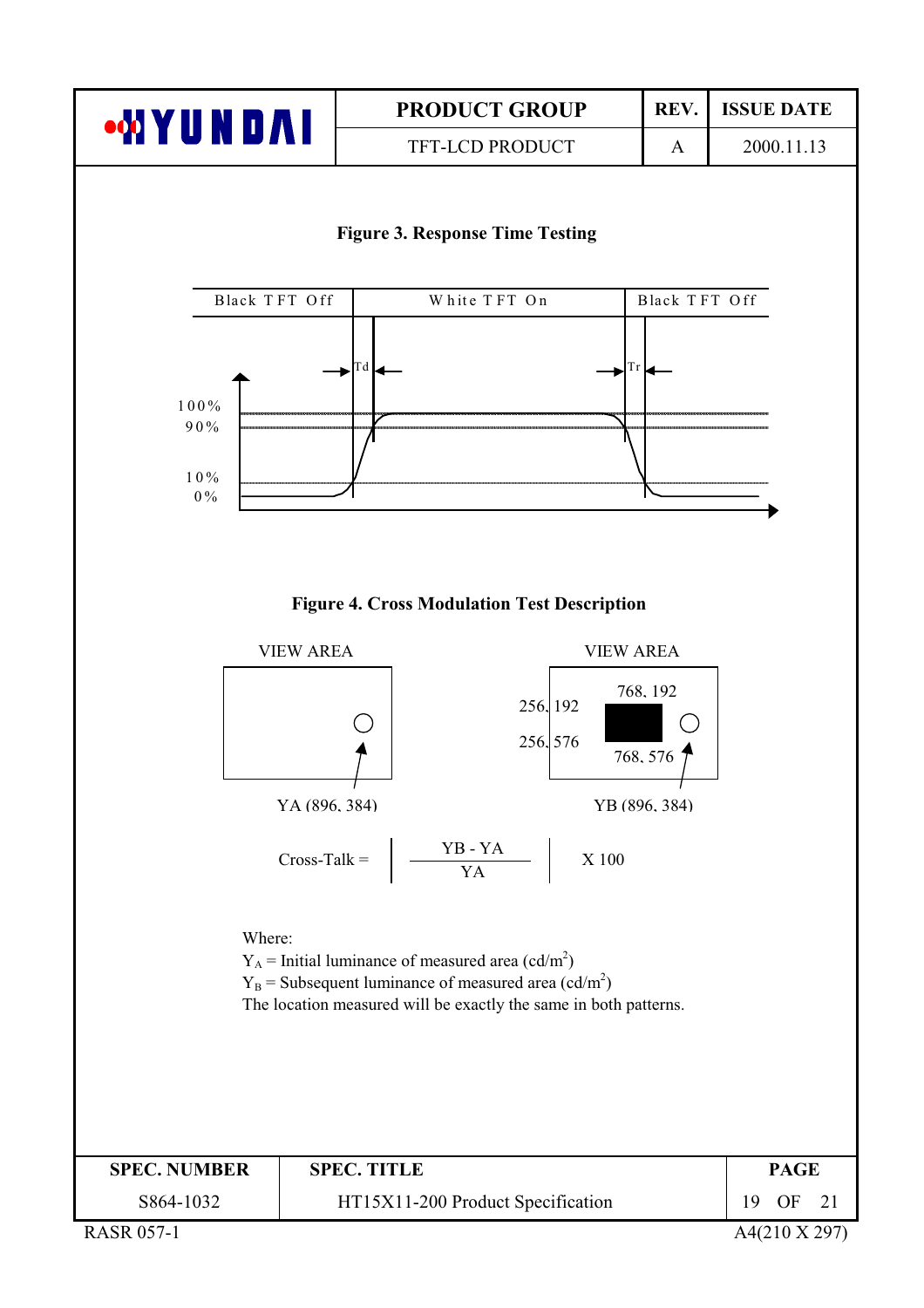![](_page_19_Figure_0.jpeg)